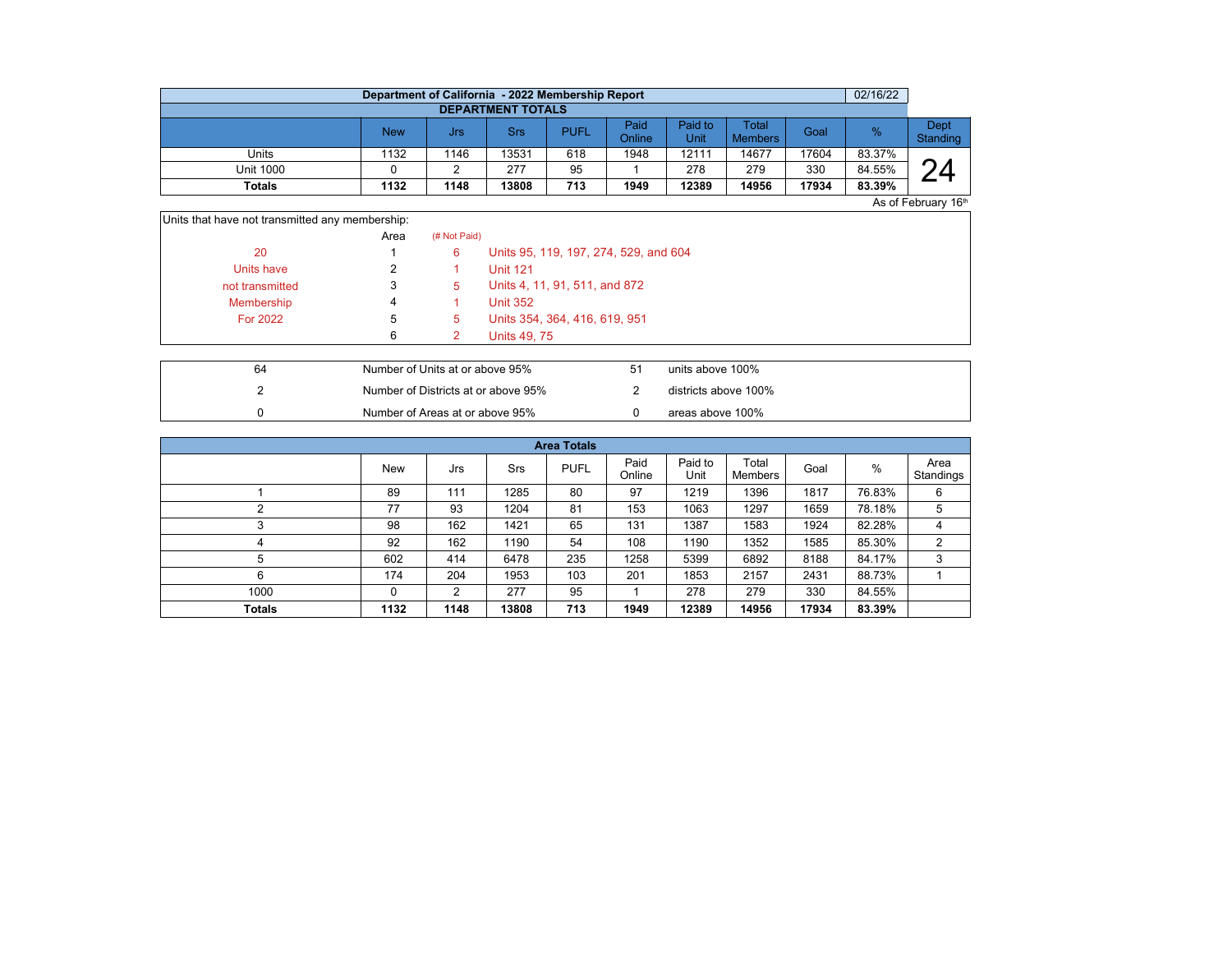| <b>District Totals</b> |                       |                 |                  |                 |                       |                 |                         |            |                  |                              |
|------------------------|-----------------------|-----------------|------------------|-----------------|-----------------------|-----------------|-------------------------|------------|------------------|------------------------------|
|                        | <b>New</b>            | Jrs             | Srs              | <b>PUFL</b>     | Paid<br>Online        | Paid to<br>Unit | Total<br><b>Members</b> | Goal       | $\%$             | <b>District</b><br>Standings |
| 1                      | 12                    | 6               | 72               | 5               | 5                     | 68              | 78                      | 97         | 80.41%           | 16                           |
| $\overline{2}$         | 20                    | 11              | 186              | 10              | 16                    | 171             | 197                     | 296        | 66.55%           | 29                           |
| 3                      | 0                     | $\mathbf 0$     | 15               | 3               | $\overline{2}$        | 10              | 15                      | 18         | 83.33%           | $\overline{12}$              |
| $\overline{4}$         | 11                    | 27              | 200              | 6               | $\overline{7}$        | 214             | 227                     | 312        | 72.76%           | 26                           |
| 5                      | $\overline{16}$       | $\overline{11}$ | $\overline{302}$ | $\overline{26}$ | $\overline{29}$       | 258             | 313                     | 407        | 76.90%           | $\overline{23}$              |
| 6                      | $\overline{17}$       | 49              | 310              | 16              | 25                    | 318             | 359                     | 406        | 88.42%           | $\overline{7}$               |
| $\overline{7}$         | $\overline{13}$       | $\overline{7}$  | 200              | 14              | $\overline{13}$       | 180             | $\overline{207}$        | 281        | 73.67%           | $\overline{24}$              |
| 8                      | $\overline{2}$        | 3               | $\overline{18}$  | 3               | $\mathbf{1}$          | 17              | $\overline{21}$         | 30         | 70.00%           | $\overline{27}$              |
| 9                      | $\mathbf{1}$          | 6               | 53               | 8               | 3                     | 48              | 59                      | 86         | 68.60%           | 28                           |
| 10                     | 3                     | 3               | 47               | 6               | 0                     | 44              | 50                      | 79         | 63.29%           | 30                           |
| 11                     | 16                    | 27              | 306              | 19              | 31                    | 283             | 333                     | 411        | 81.02%           | 13                           |
| 12                     | 19                    | 34              | 241              | $\overline{7}$  | 19                    | 249             | 275                     | 351        | 78.35%           | 21                           |
| 13                     | 18<br>$\overline{13}$ | 27<br>50        | 248<br>282       | 27<br>15        | 15<br>$\overline{31}$ | 233<br>286      | 275<br>332              | 323<br>451 | 85.14%<br>73.61% | 10                           |
| 14<br>$\overline{15}$  | $\overline{34}$       | $\overline{33}$ | 312              | $\overline{15}$ | $\overline{24}$       | 306             | 345                     | 367        | 94.01%           | $\overline{25}$<br>3         |
|                        | 94                    | 59              | 850              | 16              | 67                    | 826             | 909                     | 988        | 92.00%           | 4                            |
| 16                     | 13                    | 32              | 108              |                 |                       | 138             | 140                     |            | 106.87%          | $\mathbf{1}$                 |
| 17                     |                       |                 |                  | 0               | $\overline{2}$        |                 |                         | 131        |                  |                              |
| 18                     | 30                    | 88              | 472              | 41              | 59                    | 460             | 560                     | 706        | 79.32%           | 18                           |
| 19                     | 68                    | 54              | 737              | 43              | 86                    | 662             | 791                     | 979        | 80.80%           | 14                           |
| 20                     | 24                    | 20              | 325              | 23              | 36                    | 286             | 345                     | 403        | 85.61%           | 9                            |
| 21                     | 160                   | 108             | 1141             | 36              | 176                   | 1037            | 1249                    | 1494       | 83.60%           | 11                           |
| 22                     | 63                    | 73              | 1116             | 111             | 150                   | 928             | 1189                    | 1503       | 79.11%           | 19                           |
| 23                     | 11                    | 76              | 345              | 11              | 20                    | 390             | 421                     | 475        | 88.63%           | 6                            |
| 24                     | 26                    | 37              | 306              | 23              | 39                    | 281             | 343                     | 334        | 102.69%          | $\overline{2}$               |
| 25                     | 137                   | 120             | 1387             | 48              | 121                   | 1338            | 1507                    | 1866       | 80.76%           | 15                           |
| 26                     | 26                    | 10              | 276              | 12              | 43                    | 231             | 286                     | 356        | 80.34%           | 17                           |
| 27                     | 16                    | 18              | 280              | 9               | 26                    | 263             | 298                     | 344        | 86.63%           | 8                            |
| 28                     | 27                    | 44              | 562              | 25              | 91                    | 490             | 606                     | 785        | 77.20%           | 22                           |
| 29                     | 226                   | 72              | 2635             | 31              | 781                   | 1895            | 2707                    | 3020       | 89.64%           | 5                            |
| 30                     | 16                    | 41              | 199              | 9               | 30                    | 201             | 240                     | 305        | 78.69%           | 20                           |
| 1000                   | 0                     | $\overline{2}$  | 277              | 95              | $\mathbf{1}$          | 278             | 279                     | 330        | 84.55%           |                              |
| <b>Totals</b>          | 1132                  | 1148            | 13808            | 713             | 1949                  | 12389           | 14956                   | 17934      | 83.39%           |                              |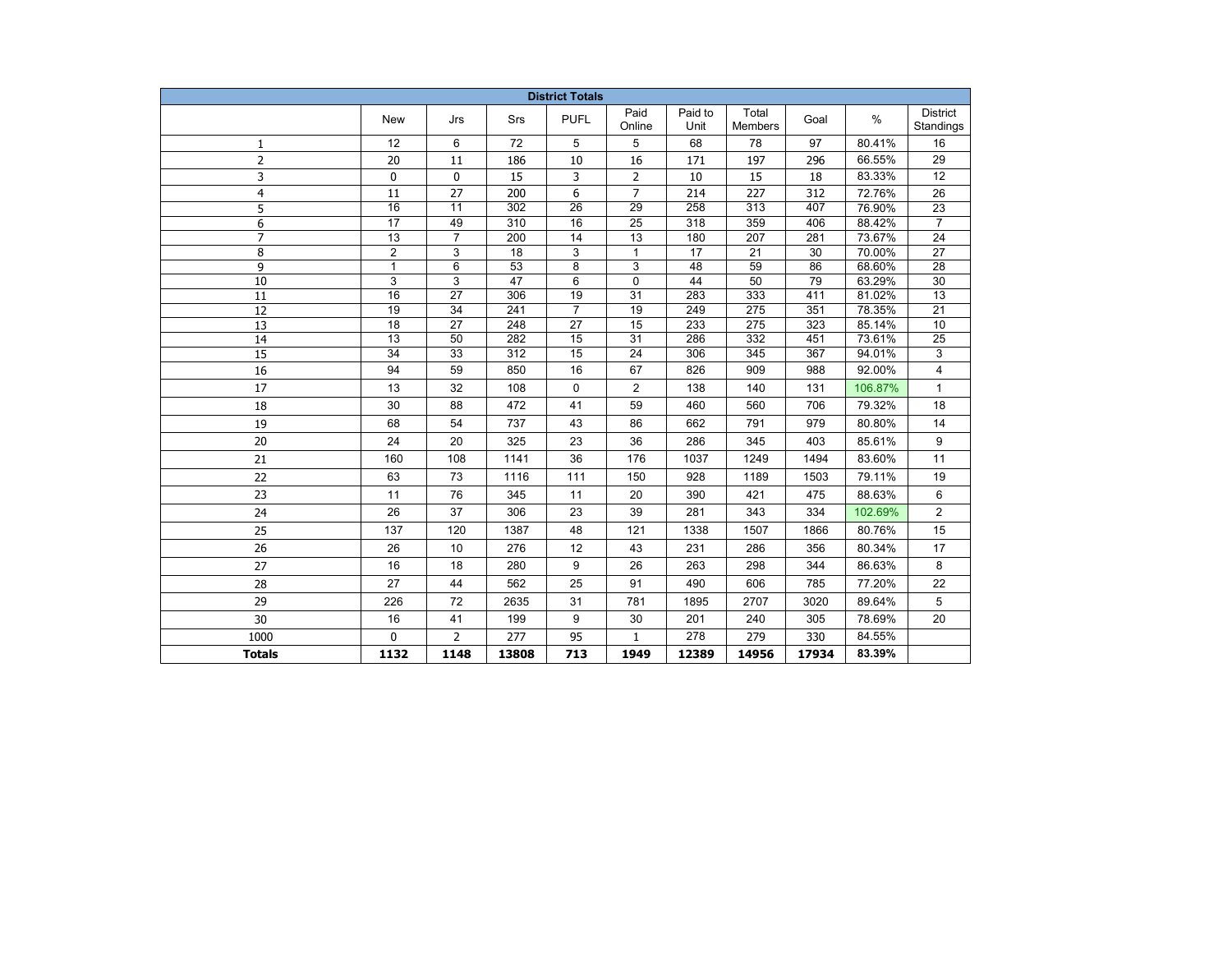| District 1 (Area 1)                                                                                                                                        |                                                                                 |    |   |    |   |              |                |    |    |         |   |  |  |
|------------------------------------------------------------------------------------------------------------------------------------------------------------|---------------------------------------------------------------------------------|----|---|----|---|--------------|----------------|----|----|---------|---|--|--|
| 02/16/22<br>Department of California - 2022 Membership Report                                                                                              |                                                                                 |    |   |    |   |              |                |    |    |         |   |  |  |
| Paid<br>Paid to<br>Total<br>$\%$<br>Unit #<br><b>PUFL</b><br>Unit Name<br>Goal<br><b>New</b><br>Srs<br>Jrs<br>Standing<br>Online<br>Unit<br><b>Members</b> |                                                                                 |    |   |    |   |              |                |    |    |         |   |  |  |
| 96                                                                                                                                                         | Seguoia                                                                         |    |   | 23 |   | 0            | 20             | 25 | 32 | 78.13%  | 3 |  |  |
| 205                                                                                                                                                        | <b>Walker Bailey</b>                                                            | 10 | 4 | 25 |   | 0            | 29             | 29 | 20 | 145.00% |   |  |  |
| 274                                                                                                                                                        | Arcata                                                                          | 0  | 0 |    |   |              | $\overline{0}$ |    | 11 | 45.45%  | 4 |  |  |
| 415                                                                                                                                                        | Hoopa                                                                           | 0  | 0 | 19 | ٥ | $\mathbf{0}$ | 19             | 19 | 23 | 82.61%  | 2 |  |  |
| 529                                                                                                                                                        | $0.00\%$<br>$\overline{0}$<br>5<br>Hopland<br>0<br>$\mathbf{0}$<br>11<br>n<br>0 |    |   |    |   |              |                |    |    |         |   |  |  |
| <b>Total</b>                                                                                                                                               |                                                                                 | 12 | 6 | 72 | 5 | 5            | 68             | 78 | 97 | 80.41%  |   |  |  |

|              |                                                                                                                                                          |  |   | District 2 (Area 1) |   |   |                |    |    |        |   |  |  |  |
|--------------|----------------------------------------------------------------------------------------------------------------------------------------------------------|--|---|---------------------|---|---|----------------|----|----|--------|---|--|--|--|
|              | 02/16/22<br>Department of California - 2022 Membership Report                                                                                            |  |   |                     |   |   |                |    |    |        |   |  |  |  |
| Unit #       | Unit<br>Paid<br>Paid to<br>Total<br>$\%$<br><b>PUFL</b><br><b>New</b><br>Unit Name<br>Goal<br><b>Srs</b><br>Jrs<br>Online<br>Unit<br>Standing<br>Members |  |   |                     |   |   |                |    |    |        |   |  |  |  |
| 92           | Cheula                                                                                                                                                   |  |   | 58                  | 4 | 4 | 55             | 63 | 80 | 78.75% |   |  |  |  |
| 197          | Shasta                                                                                                                                                   |  | 0 | 8                   | 4 | 4 | $\overline{0}$ | 8  | 49 | 16.33% |   |  |  |  |
| 369          | Willis Hollenbeak                                                                                                                                        |  | 0 | 12                  | 0 |   | 11             | 12 | 15 | 80.00% |   |  |  |  |
| 720          | Shasta Dam                                                                                                                                               |  |   | 49                  |   | っ | 49             | 54 | 72 | 75.00% | 3 |  |  |  |
| 746          | 56<br>80<br>Glen L Wilson Sr- Seawolf<br>60<br>59<br>75.00%<br>3<br>8<br>4                                                                               |  |   |                     |   |   |                |    |    |        |   |  |  |  |
| <b>Total</b> | 171<br>20<br>10<br>296<br>16<br>186<br>197<br>66.55%<br>11                                                                                               |  |   |                     |   |   |                |    |    |        |   |  |  |  |

|                                                               | District 3 (Area 1)                 |            |     |     |             |                |                 |                         |      |        |                  |  |  |
|---------------------------------------------------------------|-------------------------------------|------------|-----|-----|-------------|----------------|-----------------|-------------------------|------|--------|------------------|--|--|
| 02/16/22<br>Department of California - 2020 Membership Report |                                     |            |     |     |             |                |                 |                         |      |        |                  |  |  |
| Unit#                                                         | Unit Name                           | <b>New</b> | Jrs | Srs | <b>PUFL</b> | Paid<br>Online | Paid to<br>Unit | Total<br><b>Members</b> | Goal | %      | Unit<br>Standing |  |  |
| 204                                                           | <b>Thomas Tucker</b>                |            |     | 15  |             |                | 10              | 15                      | 18   | 83.33% |                  |  |  |
| <b>Total</b>                                                  | 15<br>10<br>18<br>15<br>83.33%<br>0 |            |     |     |             |                |                 |                         |      |        |                  |  |  |

|              |                     |                                                   |     | District 4 (Area 1) |                |                |                 |                  |      |          |                  |
|--------------|---------------------|---------------------------------------------------|-----|---------------------|----------------|----------------|-----------------|------------------|------|----------|------------------|
|              |                     | Department of California - 2020 Membership Report |     |                     |                |                |                 |                  |      |          | 02/16/22         |
| Unit #       | <b>Unit Name</b>    | <b>New</b>                                        | Jrs | Srs                 | <b>PUFL</b>    | Paid<br>Online | Paid to<br>Unit | Total<br>Members | Goal | $\%$     | Unit<br>Standing |
| 42           | Yuba-Sutter         | $\mathbf{0}$                                      |     | 16                  | $\overline{2}$ |                | 14              | 17               | 18   | 94.44%   |                  |
| 45           | Raisner             | $\mathbf{0}$                                      | 0   | 14                  | 0              | $\mathbf{0}$   | 14              | 14               | 18   | 77.78%   | 6                |
| 95           | Oroville            | $\mathbf{0}$                                      | 0   | $\mathbf{0}$        | $\mathbf{0}$   | $\mathbf{0}$   | $\overline{0}$  | $\mathbf{0}$     | 26   | $0.00\%$ | 9                |
| 98           | Jefferson L Winn    | $\Omega$                                          | 9   | 14                  | 0              | 0              | 23              | 23               | 26   | 88.46%   | $\overline{2}$   |
| 167          | Mount Lassen        | 3                                                 | 6   | 23                  |                |                | 27              | 29               | 33   | 87.88%   | 3                |
| 210          | South Butte         |                                                   |     | 13                  | $\mathbf{0}$   | $\mathbf{0}$   | 14              | 14               | 16   | 87.50%   | 4                |
| 218          | Vernon Jewel Danley |                                                   | 9   | 76                  | 0              | 2              | 83              | 85               | 99   | 85.86%   | 5                |
| 673          | Durham              | $\mathbf{0}$                                      | 0   | 14                  | $\mathbf{0}$   |                | 13              | 14               | 18   | 77.78%   | 6                |
| 807          | Linda               |                                                   |     | 30                  | 3              | 2              | 26              | 31               | 58   | 53.45%   | 8                |
| <b>Total</b> |                     | 11                                                | 27  | 200                 | 6              |                | 214             | 227              | 312  | 72.76%   |                  |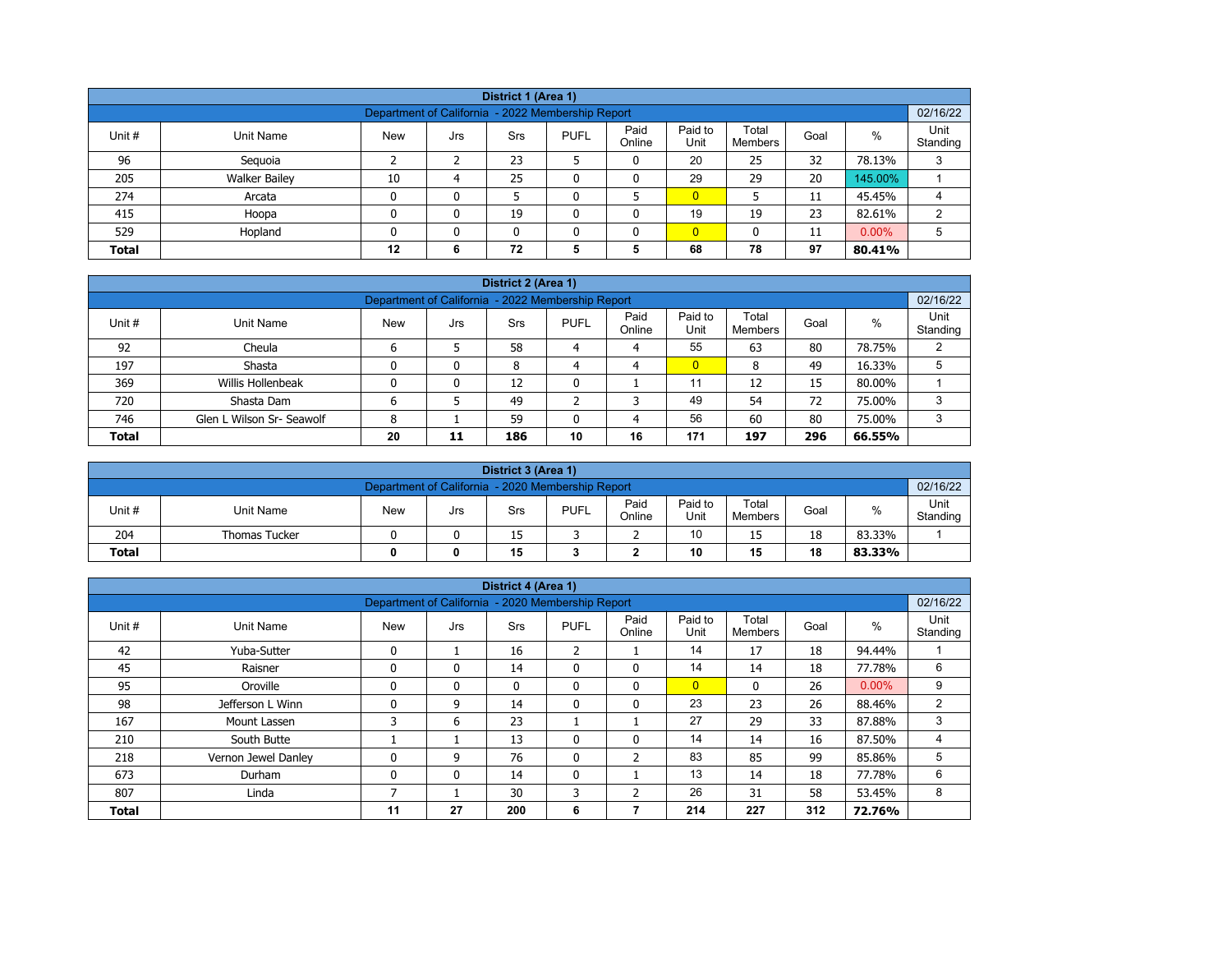|        |                           |                                                   |              | District 5 (Area 1) |                |                |                 |                         |      |         |                  |
|--------|---------------------------|---------------------------------------------------|--------------|---------------------|----------------|----------------|-----------------|-------------------------|------|---------|------------------|
|        |                           | Department of California - 2020 Membership Report |              |                     |                |                |                 |                         |      |         | 02/16/22         |
| Unit # | Unit Name                 | <b>New</b>                                        | Jrs          | <b>Srs</b>          | <b>PUFL</b>    | Paid<br>Online | Paid to<br>Unit | Total<br><b>Members</b> | Goal | $\%$    | Unit<br>Standing |
| 21     | <b>Theodore Roosevelt</b> | 0                                                 | $\mathbf{0}$ | 14                  | 3              |                | 10              | 14                      | 63   | 22.22%  | 13               |
| 101    | Benicia                   | 2                                                 | 0            | 14                  | 3              |                | 10              | 14                      | 10   | 140.00% | $\overline{2}$   |
| 111    | Sotoyome                  |                                                   | $\mathbf{0}$ | 36                  | 3              | 3              | 30              | 36                      | 43   | 83.72%  | 9                |
| 165    | Rago-Christopher          | $\Omega$                                          | $\mathbf{0}$ | 20                  |                | 4              | 15              | 20                      | 23   | 86.96%  | 8                |
| 178    | Rio Vista                 | 0                                                 | $\mathbf{0}$ | 15                  | 0              | $\overline{2}$ | 13              | 15                      | 14   | 107.14% | 3                |
| 179    | San Anselmo               | 2                                                 | $\mathbf{0}$ | 21                  | $\mathbf{0}$   | 3              | 18              | 21                      | 22   | 95.45%  | 4                |
| 194    | Tredway                   | 3                                                 | 0            | 16                  | $\overline{2}$ | $\mathbf 0$    | 14              | 16                      | 10   | 160.00% | 0                |
| 199    | Saint Helena              |                                                   | 3            | 30                  | $\mathbf{0}$   | 3              | 30              | 33                      | 36   | 91.67%  | 5                |
| 208    | Dixon                     | 2                                                 | 0            | 22                  | $\mathbf{0}$   |                | 21              | 22                      | 34   | 64.71%  | 10               |
| 293    | William Russell Ledford   | 0                                                 | 7            | 28                  | 6              | 0              | 29              | 35                      | 40   | 87.50%  | $\overline{7}$   |
| 437    | Konocti                   | 2                                                 | $\mathbf{0}$ | 32                  | $\overline{2}$ | 4              | 26              | 32                      | 54   | 59.26%  | 11               |
| 550    | Mare Island Navy Yard     | 3                                                 | $\mathbf{0}$ | 43                  | 3              |                | 39              | 43                      | 48   | 89.58%  | 6                |
| Total  |                           | 16                                                | 11           | 302                 | 26             | 29             | 258             | 313                     | 407  | 76.90%  |                  |

|              | District 6 (Area 1)                                                                                                                              |    |    |     |                                                   |    |                |     |     |         |          |  |  |  |
|--------------|--------------------------------------------------------------------------------------------------------------------------------------------------|----|----|-----|---------------------------------------------------|----|----------------|-----|-----|---------|----------|--|--|--|
|              |                                                                                                                                                  |    |    |     | Department of California - 2020 Membership Report |    |                |     |     |         | 02/16/22 |  |  |  |
| Unit #       | Paid<br>Paid to<br>Total<br>$\%$<br><b>PUFL</b><br>Goal<br><b>Srs</b><br>Unit Name<br><b>New</b><br>Jrs<br>Unit<br>Standing<br>Online<br>Members |    |    |     |                                                   |    |                |     |     |         |          |  |  |  |
| 77           | Yolo                                                                                                                                             |    | 5  | 27  | 0                                                 |    | 30             | 32  | 37  | 86.49%  | 4        |  |  |  |
| 233          | Laguna Elk Grove                                                                                                                                 | 0  | 16 | 50  |                                                   | 13 | 52             | 66  | 74  | 89.19%  | 3        |  |  |  |
| 383          | Fair Oaks                                                                                                                                        |    | 11 | 49  |                                                   |    | 58             | 60  | 57  | 105.26% |          |  |  |  |
| 521          | Haggin-Grant                                                                                                                                     | ٩  | 14 | 137 | 0                                                 |    | 144            | 151 | 148 | 102.03% | 2        |  |  |  |
| 604          | Magellan                                                                                                                                         | 0  | 0  | 11  | 10                                                |    | $\overline{0}$ | 11  | 33  | 33.33%  | 6        |  |  |  |
| 832          | Charles Eggen                                                                                                                                    |    |    | 36  | 4                                                 |    | 34             | 39  | 57  | 68.42%  | 5        |  |  |  |
| <b>Total</b> |                                                                                                                                                  | 17 | 49 | 310 | 16                                                | 25 | 318            | 359 | 406 | 88.42%  |          |  |  |  |

|              |                                                                               |                                                   |     | District 7 (Area 1) |             |                |                 |                  |      |         |                  |
|--------------|-------------------------------------------------------------------------------|---------------------------------------------------|-----|---------------------|-------------|----------------|-----------------|------------------|------|---------|------------------|
|              |                                                                               | Department of California - 2020 Membership Report |     |                     |             |                |                 |                  |      |         | 02/16/22         |
| Unit #       | Unit Name                                                                     | <b>New</b>                                        | Jrs | Srs                 | <b>PUFL</b> | Paid<br>Online | Paid to<br>Unit | Total<br>Members | Goal | $\%$    | Unit<br>Standing |
| 119          | EL Dorado                                                                     |                                                   | 0   | 8                   | 4           | 4              | $\overline{0}$  | 8                | 37   | 21.62%  | 6                |
| 130          | Frank Gallino                                                                 |                                                   |     | 35                  |             | 0              | 36              | 37               | 48   | 77.08%  | 4                |
| 169          | Alyn W Butler                                                                 |                                                   |     | 51                  |             |                | 46              | 53               | 61   | 86.89%  | 3                |
| 264          | James E Fowler                                                                |                                                   | 0   | 11                  | 0           |                | 10              | 11               | 10   | 110.00% |                  |
| 587          | Warren Mckeon                                                                 |                                                   | 3   | 64                  | 4           | 3              | 60              | 67               | 77   | 87.01%  |                  |
| 795          | 28<br>48<br>Stella Van Dyke Johnson<br>31<br>31<br>0<br>3<br>64.58%<br>0<br>5 |                                                   |     |                     |             |                |                 |                  |      |         |                  |
| <b>Total</b> |                                                                               | 13                                                |     | 200                 | 14          | 13             | 180             | 207              | 281  | 73.67%  |                  |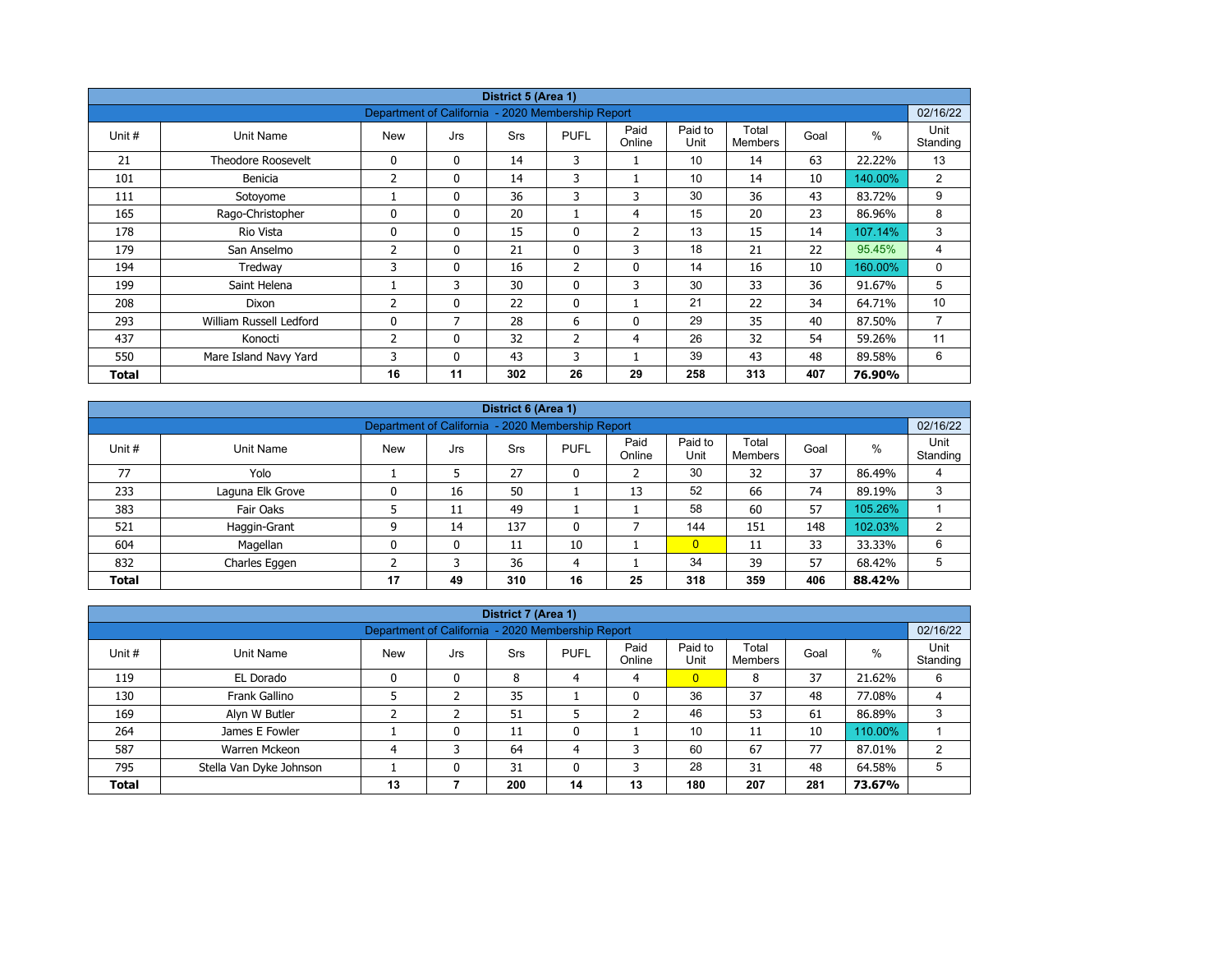|                                                                                                                                                         | District 8 (Area 2)                                           |  |  |    |  |  |    |    |    |        |  |  |  |  |
|---------------------------------------------------------------------------------------------------------------------------------------------------------|---------------------------------------------------------------|--|--|----|--|--|----|----|----|--------|--|--|--|--|
|                                                                                                                                                         | 02/16/22<br>Department of California - 2022 Membership Report |  |  |    |  |  |    |    |    |        |  |  |  |  |
| Paid<br>Paid to<br>Total<br><b>PUFL</b><br>%<br>Unit #<br>Unit Name<br><b>New</b><br>Goal<br>Srs<br>Jrs<br>Unit<br>Online<br>Standing<br><b>Members</b> |                                                               |  |  |    |  |  |    |    |    |        |  |  |  |  |
|                                                                                                                                                         | San Francisco                                                 |  |  | 18 |  |  | 17 | 21 | 30 | 70.00% |  |  |  |  |
| 30<br>18<br>21<br>17<br><b>Total</b><br>70.00%                                                                                                          |                                                               |  |  |    |  |  |    |    |    |        |  |  |  |  |

| District 9 (Area 2)                                                                                                                              |                                                     |  |   |    |   |  |    |    |    |        |  |  |  |
|--------------------------------------------------------------------------------------------------------------------------------------------------|-----------------------------------------------------|--|---|----|---|--|----|----|----|--------|--|--|--|
| 02/16/22<br>Department of California - 2022 Membership Report                                                                                    |                                                     |  |   |    |   |  |    |    |    |        |  |  |  |
| Paid<br>Paid to<br>Total<br>Unit #<br><b>PUFL</b><br>%<br><b>New</b><br>Unit Name<br>Goal<br>Srs<br>Jrs<br>Standing<br>Online<br>Unit<br>Members |                                                     |  |   |    |   |  |    |    |    |        |  |  |  |
| 161                                                                                                                                              | Harding-Hola                                        |  |   | 33 |   |  | 32 | 38 | 43 | 88.37% |  |  |  |
| 202                                                                                                                                              | 20<br>16<br>43<br>21<br>48.84%<br>Rov Frerichs<br>ົ |  |   |    |   |  |    |    |    |        |  |  |  |
| <b>Total</b>                                                                                                                                     |                                                     |  | 6 | 53 | 8 |  | 48 | 59 | 86 | 68.60% |  |  |  |

| District 10 (Area 2)                                                                                                                                |                                                    |  |  |    |  |  |    |    |    |        |  |  |  |
|-----------------------------------------------------------------------------------------------------------------------------------------------------|----------------------------------------------------|--|--|----|--|--|----|----|----|--------|--|--|--|
| 02/16/22<br>Department of California - 2022 Membership Report                                                                                       |                                                    |  |  |    |  |  |    |    |    |        |  |  |  |
| Paid<br>Paid to<br>Total<br>$\%$<br>Unit #<br><b>PUFL</b><br>Unit Name<br><b>New</b><br>Goal<br>Srs<br>Jrs<br>Standing<br>Online<br>Unit<br>Members |                                                    |  |  |    |  |  |    |    |    |        |  |  |  |
| 68                                                                                                                                                  | Havward                                            |  |  | 20 |  |  | 20 | 22 | 32 | 68.75% |  |  |  |
| 117                                                                                                                                                 | 24<br>27<br>47<br>28<br>59.57%<br>ົ<br>San Leandro |  |  |    |  |  |    |    |    |        |  |  |  |
| 79<br><b>Total</b><br>47<br>44<br>50<br>63.29%                                                                                                      |                                                    |  |  |    |  |  |    |    |    |        |  |  |  |

|              |                                                                                                                                                               |                                                   |    | District 11 (Area 3) |              |    |     |     |     |         |                |  |  |  |  |
|--------------|---------------------------------------------------------------------------------------------------------------------------------------------------------------|---------------------------------------------------|----|----------------------|--------------|----|-----|-----|-----|---------|----------------|--|--|--|--|
|              |                                                                                                                                                               | Department of California - 2022 Membership Report |    |                      |              |    |     |     |     |         | 02/16/22       |  |  |  |  |
| Unit #       | Paid<br>Paid to<br>Total<br>Unit<br>$\%$<br><b>New</b><br><b>PUFL</b><br>Goal<br>Unit Name<br><b>Srs</b><br>Jrs<br>Unit<br>Online<br>Standing<br>Members<br>C |                                                   |    |                      |              |    |     |     |     |         |                |  |  |  |  |
| 16           | Karl Ross                                                                                                                                                     |                                                   | 4  | 60                   | 10           | 8  | 46  | 64  | 89  | 71.91%  | 5              |  |  |  |  |
| 22           | Lodi                                                                                                                                                          | 0                                                 | 0  | 33                   | h<br>∠       | 5  | 26  | 33  | 40  | 82.50%  | 3              |  |  |  |  |
| 108          | Amador                                                                                                                                                        | 10                                                | 3  | 71                   |              | 6  | 67  | 74  | 69  | 107.25% |                |  |  |  |  |
| 190          | <b>Clinton Mccausland</b>                                                                                                                                     |                                                   |    | 20                   | 3            |    | 18  | 22  | 27  | 81.48%  |                |  |  |  |  |
| 249          | Mcfall-Grisham                                                                                                                                                |                                                   | 9  | 37                   | C.           | 8  | 36  | 46  | 64  | 71.88%  | 6              |  |  |  |  |
| 376          | Calaveras                                                                                                                                                     |                                                   | 9  | 53                   | $\mathbf{0}$ | 3  | 59  | 62  | 75  | 82.67%  | $\overline{2}$ |  |  |  |  |
| 803          | 32<br>31<br>47<br>32<br>68.09%<br>Ed Stewart<br>$\mathbf{0}$<br>0<br>0                                                                                        |                                                   |    |                      |              |    |     |     |     |         |                |  |  |  |  |
| <b>Total</b> |                                                                                                                                                               | 16                                                | 27 | 306                  | 19           | 31 | 283 | 333 | 411 | 81.02%  |                |  |  |  |  |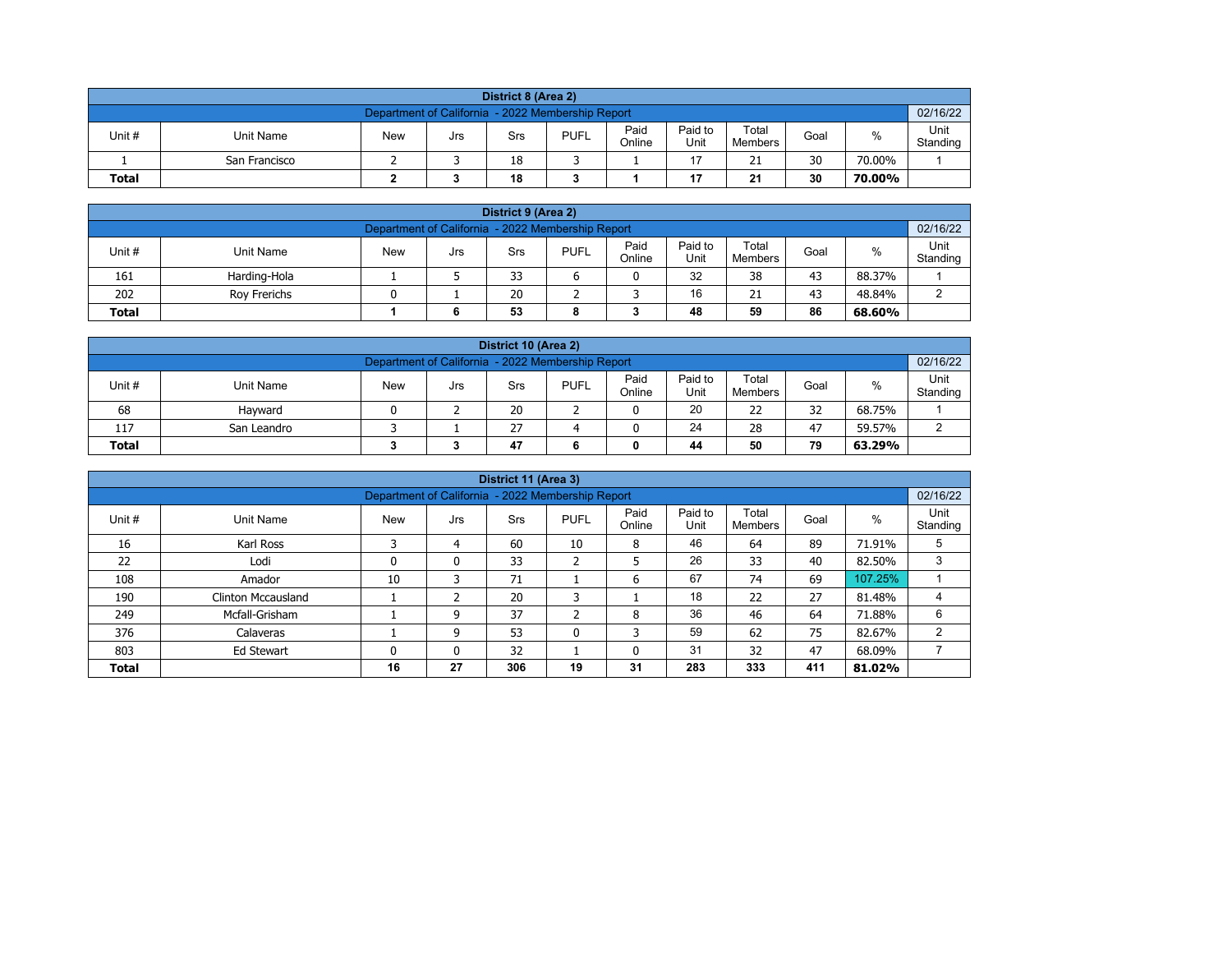|              |                   |                                                   |              | District 12 (Area 3) |                |                |                 |                         |      |          |                  |
|--------------|-------------------|---------------------------------------------------|--------------|----------------------|----------------|----------------|-----------------|-------------------------|------|----------|------------------|
|              |                   | Department of California - 2022 Membership Report |              |                      |                |                |                 |                         |      |          | 02/16/22         |
| Unit #       | Unit Name         | <b>New</b>                                        | Jrs          | <b>Srs</b>           | <b>PUFL</b>    | Paid<br>Online | Paid to<br>Unit | Total<br><b>Members</b> | Goal | %        | Unit<br>Standing |
| 74           | Modesto           |                                                   | $\mathbf{0}$ | 28                   | $\overline{2}$ | 5              | 21              | 28                      | 39   | 71.79%   | 6                |
| 83           | Merced            | 4                                                 | 16           | 79                   | 2              | $\overline{ }$ | 86              | 95                      | 120  | 79.17%   | 2                |
| 91           | George J Hatfield | $\mathbf{0}$                                      | 0            | $\mathbf{0}$         | 0              | $\mathbf{0}$   | $\overline{0}$  | $\mathbf{0}$            | 10   | $0.00\%$ | 8                |
| 166          | James V Pernetti  | 13                                                | 10           | 74                   | 0              | $\overline{2}$ | 82              | 84                      | 72   | 116.67%  |                  |
| 168          | Elijah B Hayes    | $\mathbf 0$                                       | 5            | 19                   |                |                | 22              | 24                      | 31   | 77.42%   | 4                |
| 240          | Manuel M Lopes    |                                                   | 0            | 21                   | 0              | 3              | 18              | 21                      | 28   | 75.00%   | 5                |
| 491          | Ceres             | $\mathbf{0}$                                      | 3            | 9                    | $\overline{2}$ | $\mathbf{0}$   | 10              | 12                      | 18   | 66.67%   |                  |
| 567          | Mariposa          | 0                                                 | 0            | 11                   | 0              |                | 10              | 11                      | 14   | 78.57%   | 3                |
| 872          | Scranton & Qualle | $\mathbf{0}$                                      | $\mathbf{0}$ | $\mathbf{0}$         | $\mathbf{0}$   | $\mathbf{0}$   | $\overline{0}$  | $\mathbf{0}$            | 19   | $0.00\%$ | 8                |
| <b>Total</b> |                   | 19                                                | 34           | 241                  | 7              | 19             | 249             | 275                     | 351  | 78.35%   |                  |

| District 13 (Area 2) |                                                                                                                                                  |    |    |     |    |    |     |     |     |         |   |  |  |  |  |
|----------------------|--------------------------------------------------------------------------------------------------------------------------------------------------|----|----|-----|----|----|-----|-----|-----|---------|---|--|--|--|--|
|                      | 02/16/22<br>Department of California - 2022 Membership Report                                                                                    |    |    |     |    |    |     |     |     |         |   |  |  |  |  |
| Unit #               | Paid<br>Paid to<br>Total<br>$\%$<br><b>PUFL</b><br><b>New</b><br>Unit Name<br><b>Srs</b><br>Goal<br>Jrs<br>Unit<br>Online<br>Standing<br>Members |    |    |     |    |    |     |     |     |         |   |  |  |  |  |
| 217                  | Gilroy                                                                                                                                           |    | 11 | 41  | 0  | 0  | 52  | 52  | 50  | 104.00% |   |  |  |  |  |
| 318                  | Willow Glen                                                                                                                                      | 0  | 0  | 4   |    | 0  |     | 4   | 12  | 33.33%  | 5 |  |  |  |  |
| 419                  | Santa Clara                                                                                                                                      | 10 | 11 | 130 | 13 | 4  | 124 | 141 | 141 | 100.00% | ົ |  |  |  |  |
| 564                  | <b>Mission City</b>                                                                                                                              |    |    | 29  | 4  | 4  | 26  | 34  | 47  | 72.34%  | 3 |  |  |  |  |
| 791                  | 30<br>Mayfair<br>73<br>44<br>60.27%<br>0<br>44                                                                                                   |    |    |     |    |    |     |     |     |         |   |  |  |  |  |
| <b>Total</b>         |                                                                                                                                                  | 18 | 27 | 248 | 27 | 15 | 233 | 275 | 323 | 85.14%  |   |  |  |  |  |

|        |                                                                                           |                |                | District 14 (Area 3) |              |                |                |                |      |        |                  |  |  |  |
|--------|-------------------------------------------------------------------------------------------|----------------|----------------|----------------------|--------------|----------------|----------------|----------------|------|--------|------------------|--|--|--|
|        | Department of California - 2022 Membership Report<br>02/16/22<br>Paid<br>Paid to<br>Total |                |                |                      |              |                |                |                |      |        |                  |  |  |  |
| Unit # | Unit Name                                                                                 | <b>New</b>     | Jrs            | <b>Srs</b>           | <b>PUFL</b>  | Online         | Unit           | <b>Members</b> | Goal | $\%$   | Unit<br>Standing |  |  |  |
| 3      | Hanford                                                                                   | 0              | 15             | 53                   | 2            | $\overline{2}$ | 64             | 68             | 79   | 86.08% | 2                |  |  |  |
| 4      | <b>Charlie Waters</b>                                                                     | 0              | $\mathbf{0}$   | $\mathbf{1}$         | $\mathbf{0}$ |                | $\overline{0}$ |                | 18   | 5.56%  | 11               |  |  |  |
| 11     | Madera                                                                                    | 0              | 0              | $\overline{2}$       | 2            | 0              | $\overline{0}$ | 2              | 10   | 20.00% | 10               |  |  |  |
| 23     | William Lee Netzer                                                                        | $\overline{2}$ | $\overline{2}$ | 13                   | $\mathbf{0}$ |                | 14             | 15             | 17   | 88.24% |                  |  |  |  |
| 110    | Oakhurst                                                                                  |                | $\overline{2}$ | 29                   | $\mathbf{0}$ | $\mathbf{0}$   | 31             | 31             | 42   | 73.81% | 6                |  |  |  |
| 147    | Cecil Cox                                                                                 | 3              | 15             | 56                   | 5            |                | 65             | 71             | 98   | 72.45% | 8                |  |  |  |
| 191    | Kingsburg                                                                                 | 2              | 6              | 45                   | 0            | $\overline{2}$ | 49             | 51             | 64   | 79.69% | 4                |  |  |  |
| 346    | Firebaugh                                                                                 | 0              | 0              | 5                    | 0            | 0              | 5              | 5              | 11   | 45.45% | 9                |  |  |  |
| 355    | Westland                                                                                  | 0              | 0              | 9                    | $\mathbf{0}$ | $\mathbf{0}$   | 9              | 9              | 11   | 81.82% | 3                |  |  |  |
| 509    | Fresno Federal                                                                            | 5              | 3              | 62                   | 6            | 10             | 49             | 65             | 82   | 79.27% | 5                |  |  |  |
| 511    | <b>State Center</b>                                                                       | 0              | 7              | 7                    | $\mathbf{0}$ | 14             | $\overline{0}$ | 14             | 19   | 73.68% | $\overline{7}$   |  |  |  |
| Total  |                                                                                           | 13             | 50             | 282                  | 15           | 31             | 286            | 332            | 451  | 73.61% |                  |  |  |  |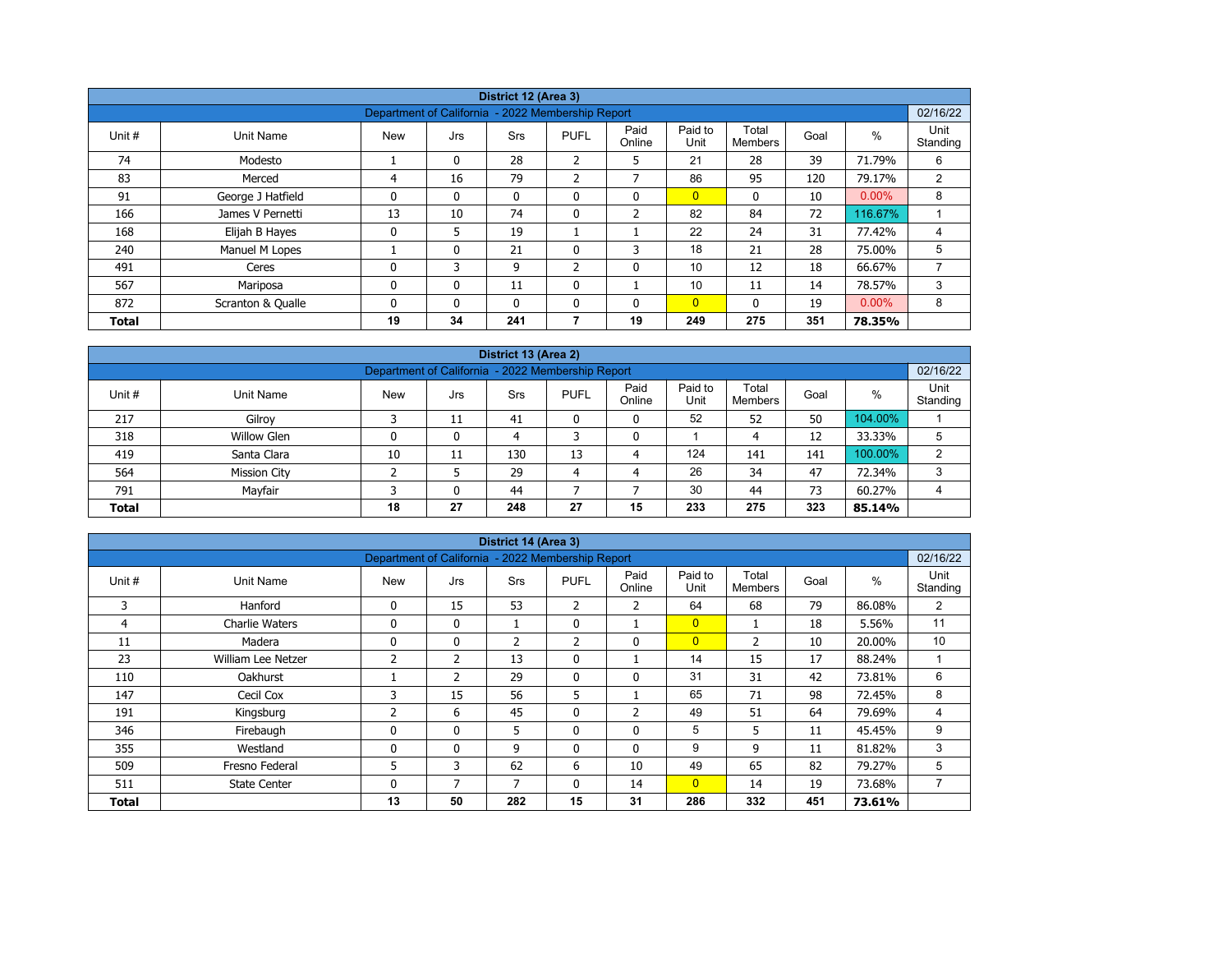|              |                   |                                                   |          | District 15 (Area 3) |                |                |                 |                  |      |         |                  |
|--------------|-------------------|---------------------------------------------------|----------|----------------------|----------------|----------------|-----------------|------------------|------|---------|------------------|
|              |                   | Department of California - 2022 Membership Report |          |                      |                |                |                 |                  |      |         | 02/16/22         |
| Unit #       | Unit Name         | <b>New</b>                                        | Jrs      | Srs                  | <b>PUFL</b>    | Paid<br>Online | Paid to<br>Unit | Total<br>Members | Goal | %       | Unit<br>Standing |
| 20           | Porterville       |                                                   | 10       | 47                   | $\overline{2}$ | 3              | 52              | 57               | 55   | 103.64% | 2                |
| 26           | Bakersfield       |                                                   | 0        | 65                   | 5              | 6              | 59              | 65               | 89   | 73.03%  | ⇁                |
| 94           | Exeter            | 0                                                 |          | 24                   | 6              | 10             | 9               | 25               | 32   | 78.13%  | 5                |
| 124          | Merle Reed        | 14                                                | 14       | 98                   | h<br>{         | 4              | 106             | 112              | 102  | 109.80% |                  |
| 213          | Leslie L Robinson | 0                                                 | 4        | 30                   | 0              |                | 33              | 34               | 34   | 100.00% | 4                |
| 221          | Tehachapi         | 12                                                | 4        | 36                   | 0              | 0              | 40              | 40               | 39   | 102.56% | 3                |
| 711          | Kern River Valley | 0                                                 | $\Omega$ | 12                   | $\mathbf{0}$   | 0              | 12              | 12               | 16   | 75.00%  | 6                |
| <b>Total</b> |                   | 34                                                | 33       | 312                  | 15             | 24             | 306             | 345              | 367  | 94.01%  |                  |

| District 16 (Area 6) |                           |                                                   |              |     |                |                |                 |                         |      |         |                  |  |  |
|----------------------|---------------------------|---------------------------------------------------|--------------|-----|----------------|----------------|-----------------|-------------------------|------|---------|------------------|--|--|
|                      |                           | Department of California - 2022 Membership Report |              |     |                |                |                 |                         |      |         | 02/16/22         |  |  |
| Unit #               | <b>Unit Name</b>          | <b>New</b>                                        | Jrs          | Srs | <b>PUFL</b>    | Paid<br>Online | Paid to<br>Unit | Total<br><b>Members</b> | Goal | $\%$    | Unit<br>Standing |  |  |
| 48                   | Oxnard                    | 0                                                 | 10           | 57  | 3              | 3              | 61              | 67                      | 83   | 80.72%  | 12               |  |  |
| 49                   | Santa Barbara             | 0                                                 | $\mathbf{0}$ | 3   | $\mathbf 0$    | 3              | $\overline{0}$  | 3                       | 12   | 25.00%  | 14               |  |  |
| 50                   | Paso Robles               | 0                                                 | 1            | 17  | $\mathbf 0$    |                | 17              | 18                      | 19   | 94.74%  | 5                |  |  |
| 56                   | Corporal Marshal N Braden | 6                                                 | 8            | 65  |                | 8              | 64              | 73                      | 90   | 81.11%  | 11               |  |  |
| 66                   | San Luis Obispo           | 5                                                 | 4            | 59  | $\mathbf{0}$   | 4              | 59              | 63                      | 65   | 96.92%  | 4                |  |  |
| 125                  | Vandenberg                | 0                                                 | $\mathbf{0}$ | 32  | $\overline{2}$ | $\overline{2}$ | 28              | 32                      | 38   | 84.21%  | 10               |  |  |
| 136                  | Arroyo Grande             | 8                                                 | 1            | 79  | $\overline{2}$ | 6              | 72              | 80                      | 77   | 103.90% | $\overline{2}$   |  |  |
| 211                  | William "Will" Proud      | 9                                                 | 2            | 85  | 3              | $\overline{4}$ | 80              | 87                      | 94   | 92.55%  | 6                |  |  |
| 339                  | Ventura                   | 0                                                 | 8            | 22  |                |                | 28              | 30                      | 41   | 73.17%  | 13               |  |  |
| 432                  | Cambria                   | 29                                                | 5            | 127 | 2              |                | 129             | 132                     | 128  | 103.13% | 3                |  |  |
| 482                  | Walter "Ski" Gamulski     | $\overline{2}$                                    | 6            | 43  | $\mathbf{0}$   | $\mathbf{0}$   | 49              | 49                      | 54   | 90.74%  | 8                |  |  |
| 502                  | Moorpark                  |                                                   | 1            | 21  | $\mathbf 0$    | 4              | 18              | 22                      | 26   | 84.62%  | 9                |  |  |
| 534                  | Orcutt                    | 16                                                | $\mathbf{0}$ | 46  |                | 3              | 42              | 46                      | 36   | 127.78% | 1                |  |  |
| 741                  | Camarillo                 | 18                                                | 13           | 194 |                | 27             | 179             | 207                     | 225  | 92.00%  | $\overline{7}$   |  |  |
| Total                |                           | 94                                                | 59           | 850 | 16             | 67             | 826             | 909                     | 988  | 92.00%  |                  |  |  |

| District 17 (Area 4)                                                                                                                            |                            |  |   |    |   |   |    |    |    |         |   |  |  |
|-------------------------------------------------------------------------------------------------------------------------------------------------|----------------------------|--|---|----|---|---|----|----|----|---------|---|--|--|
| 02/16/22<br>Department of California - 2022 Membership Report                                                                                   |                            |  |   |    |   |   |    |    |    |         |   |  |  |
| Paid<br>Paid to<br>Total<br>Unit#<br><b>PUFL</b><br>%<br><b>New</b><br>Goal<br>Unit Name<br>Srs<br>Jrs<br>Standing<br>Online<br>Unit<br>Members |                            |  |   |    |   |   |    |    |    |         |   |  |  |
| 302                                                                                                                                             | Allied                     |  | 8 | 47 |   | 0 | 55 | 55 | 52 | 105.77% | 3 |  |  |
| 309                                                                                                                                             | Los Angeles Sheriff's Star |  |   | 30 | 0 |   | 32 | 33 | 31 | 106.45% | ົ |  |  |
| 108.33%<br>52<br>51<br>628<br>21<br>31<br>48<br>Chinatown                                                                                       |                            |  |   |    |   |   |    |    |    |         |   |  |  |
| 138<br>106.87%<br>108<br>131<br>32<br>140<br>13<br><b>Total</b><br>0                                                                            |                            |  |   |    |   |   |    |    |    |         |   |  |  |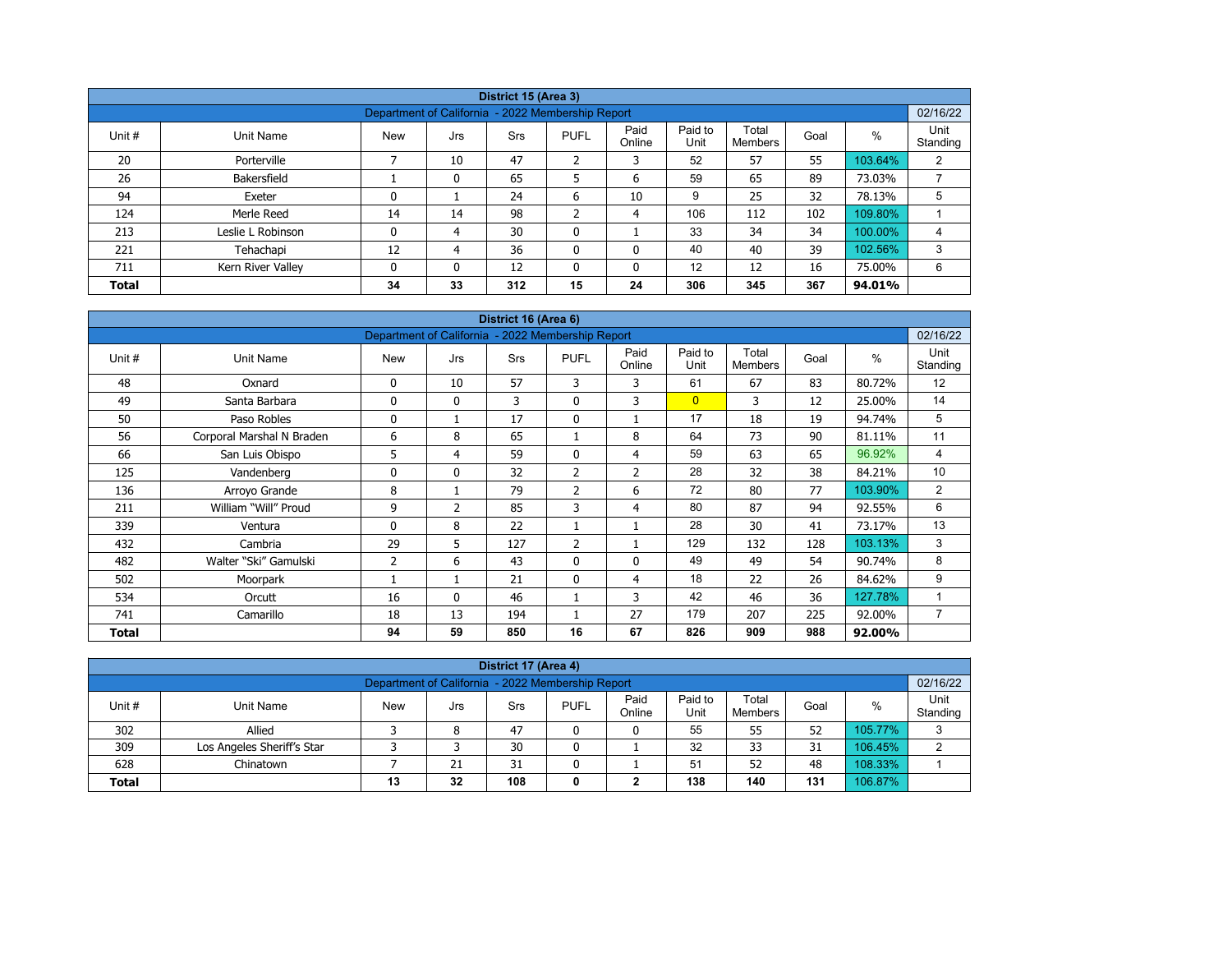| District 18 (Area 6) |                       |                                                   |              |            |                |                |                 |                         |      |         |                  |  |  |
|----------------------|-----------------------|---------------------------------------------------|--------------|------------|----------------|----------------|-----------------|-------------------------|------|---------|------------------|--|--|
|                      |                       | Department of California - 2022 Membership Report |              |            |                |                |                 |                         |      |         | 02/16/22         |  |  |
| Unit #               | Unit Name             | <b>New</b>                                        | Jrs          | <b>Srs</b> | <b>PUFL</b>    | Paid<br>Online | Paid to<br>Unit | Total<br><b>Members</b> | Goal | $\%$    | Unit<br>Standing |  |  |
| 13                   | Pasadena              | 0                                                 | 14           | 30         | $\overline{2}$ | 3              | 39              | 44                      | 53   | 83.02%  | $\overline{7}$   |  |  |
| 30                   | Pomoma Charles P Rowe | 4                                                 | 3            | 34         | $\overline{2}$ |                | 34              | 37                      | 60   | 61.67%  | 10               |  |  |
| 75                   | La Puente             | 0                                                 | $\mathbf{0}$ | 7          | 4              | 3              | $\overline{0}$  | 7                       | 34   | 20.59%  | 12               |  |  |
| 139                  | Alhambra              | 3                                                 | 5            | 54         | 5              | 6              | 48              | 59                      | 58   | 101.72% | 3                |  |  |
| 180                  | Canyon City           | 3                                                 | 6            | 47         | 4              | 8              | 41              | 53                      | 45   | 117.78% | 2                |  |  |
| 241                  | Abraham Lincoln       | 6                                                 | $\mathbf{0}$ | 23         | 2              | $\overline{2}$ | 19              | 23                      | 23   | 100.00% | 4                |  |  |
| 261                  | El Monte              | 0                                                 | 6            | 18         | $\mathbf 0$    |                | 23              | 24                      | 44   | 54.55%  | 11               |  |  |
| 280                  | East Pasadena         |                                                   |              | 44         | 5              | 4              | 36              | 45                      | 58   | 77.59%  | 8                |  |  |
| 397                  | Monterey Park         | 0                                                 | 3            | 14         | $\mathbf{0}$   | 17             | $\overline{0}$  | 17                      | 14   | 121.43% | $\mathbf{1}$     |  |  |
| 755                  | <b>Charter Cove</b>   | 3                                                 | 8            | 66         | $\overline{2}$ | $\overline{7}$ | 65              | 74                      | 119  | 62.18%  | 9                |  |  |
| 790                  | <b>West Covina</b>    | 7                                                 | 5            | 51         | $\overline{2}$ | 6              | 48              | 56                      | 57   | 98.25%  | 5                |  |  |
| 830                  | Duarte                | 3                                                 | 37           | 84         | 13             |                | 107             | 121                     | 141  | 85.82%  | 6                |  |  |
| Total                |                       | 30                                                | 88           | 472        | 41             | 59             | 460             | 560                     | 706  | 79.32%  |                  |  |  |

| District 19 (Area 4)<br>Department of California - 2022 Membership Report |                   |            |              |                |                |                |                 |                         |      |               |                  |  |  |
|---------------------------------------------------------------------------|-------------------|------------|--------------|----------------|----------------|----------------|-----------------|-------------------------|------|---------------|------------------|--|--|
|                                                                           |                   |            |              |                |                |                |                 |                         |      |               | 02/16/22         |  |  |
| Unit #                                                                    | Unit Name         | <b>New</b> | Jrs          | Srs            | <b>PUFL</b>    | Paid<br>Online | Paid to<br>Unit | Total<br><b>Members</b> | Goal | $\frac{0}{0}$ | Unit<br>Standing |  |  |
| 134                                                                       | City of Paramount | 9          | $\mathbf{0}$ | 11             | 1              |                | 9               | 11                      | 22   | 50.00%        | 13               |  |  |
| 170                                                                       | Bert S Crossland  | 0          | 5            | 18             | $\overline{2}$ |                | 20              | 23                      | 26   | 88.46%        | 3                |  |  |
| 184                                                                       | South Bay         | 9          | 4            | 93             | 5              | 24             | 68              | 97                      | 124  | 78.23%        | 11               |  |  |
| 270                                                                       | Downey            | 0          | $\mathbf{0}$ | 10             | $\overline{2}$ | $\mathbf 0$    | 8               | 10                      | 12   | 83.33%        | 5                |  |  |
| 272                                                                       | Montebello        | 9          | $\mathbf{0}$ | 87             | $\overline{2}$ | 9              | 76              | 87                      | 94   | 92.55%        | $\mathbf{1}$     |  |  |
| 314                                                                       | Hawthorne         | 0          | 5            | 59             | 14             | 6              | 44              | 64                      | 81   | 79.01%        | 8                |  |  |
| 341                                                                       | Leland A Cupp     | 4          | 3            | 42             | $\mathbf{0}$   | 4              | 41              | 45                      | 53   | 84.91%        | 4                |  |  |
| 352                                                                       | Gilbert W Lindsay | 0          | $\mathbf{0}$ | $\overline{2}$ |                | $\mathbf{1}$   | $\overline{0}$  | $\overline{2}$          | 10   | 20.00%        | 14               |  |  |
| 359                                                                       | <b>Norwalk</b>    | 11         | 13           | 107            | 5              | 6              | 109             | 120                     | 147  | 81.63%        | $\overline{7}$   |  |  |
| 411                                                                       | Rivera            | 6          | 3            | 37             |                | 5              | 34              | 40                      | 51   | 78.43%        | 10               |  |  |
| 465                                                                       | Clyde F Hager     |            | 4            | 7              |                | $\mathbf 0$    | 10              | 11                      | 14   | 78.57%        | 9                |  |  |
| 496                                                                       | Lakewood          | 18         | 14           | 226            | 7              | 8              | 225             | 240                     | 288  | 83.33%        | 5                |  |  |
| 723                                                                       | Hollydale         |            | 1            | 18             |                | 3              | 15              | 19                      | 21   | 90.48%        | $\overline{2}$   |  |  |
| 833                                                                       | Lincoln Village   | 0          | 2            | 20             |                | 18             | 3               | 22                      | 36   | 61.11%        | 12               |  |  |
| Total                                                                     |                   | 68         | 54           | 737            | 43             | 86             | 662             | 791                     | 979  | 80.80%        |                  |  |  |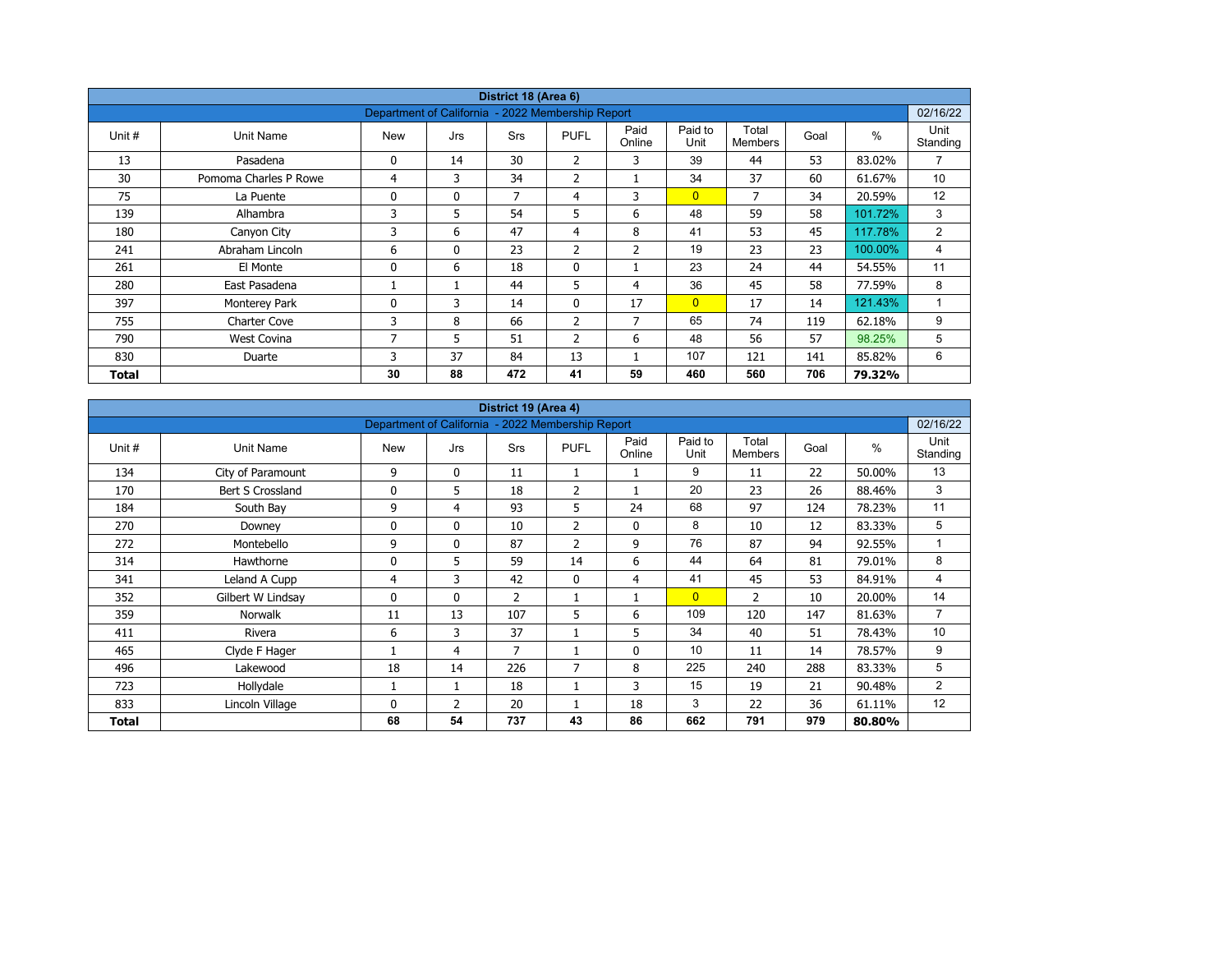| District 20 (Area 6) |                 |                                                   |                |     |             |                |                 |                         |      |         |                  |  |  |  |
|----------------------|-----------------|---------------------------------------------------|----------------|-----|-------------|----------------|-----------------|-------------------------|------|---------|------------------|--|--|--|
|                      |                 | Department of California - 2022 Membership Report |                |     |             |                |                 |                         |      |         | 02/16/22         |  |  |  |
| Unit #               | Unit Name       | <b>New</b>                                        | Jrs            | Srs | <b>PUFL</b> | Paid<br>Online | Paid to<br>Unit | Total<br><b>Members</b> | Goal | $\%$    | Unit<br>Standing |  |  |  |
| 176                  | San Fernando    | 0                                                 | $\overline{2}$ | 57  |             | 6              | 46              | 59                      | 61   | 96.72%  | 3                |  |  |  |
| 311                  | Antelope Valley |                                                   | 11             | 69  | 8           | 8              | 64              | 80                      | 104  | 76.92%  | 6                |  |  |  |
| 348                  | Palmdale        |                                                   | 0              | 36  | 5           | ำ<br>∠         | 29              | 36                      | 44   | 81.82%  | 4                |  |  |  |
| 377                  | Sunland-Tujunga | 12                                                | 2              | 44  |             | 5              | 40              | 46                      | 35   | 131.43% |                  |  |  |  |
| 507                  | Newhall-Saugus  | 0                                                 | 2              | 50  |             | 9              | 42              | 52                      | 66   | 78.79%  | 5                |  |  |  |
| 520                  | Sun Valley      | 3                                                 | 3              | 26  |             | 5              | 23              | 29                      | 51   | 56.86%  |                  |  |  |  |
| 817                  | Panorama City   | 6                                                 | 0              | 43  | 0           |                | 42              | 43                      | 42   | 102.38% | 2                |  |  |  |
| <b>Total</b>         |                 | 24                                                | 20             | 325 | 23          | 36             | 286             | 345                     | 403  | 85.61%  |                  |  |  |  |

| District 21 (Area 5) |                          |                                                   |                |                |                |                |                 |                         |      |               |                  |  |  |  |
|----------------------|--------------------------|---------------------------------------------------|----------------|----------------|----------------|----------------|-----------------|-------------------------|------|---------------|------------------|--|--|--|
|                      |                          | Department of California - 2022 Membership Report |                |                |                |                |                 |                         |      |               | 02/16/22         |  |  |  |
| Unit #               | Unit Name                | <b>New</b>                                        | Jrs            | <b>Srs</b>     | <b>PUFL</b>    | Paid<br>Online | Paid to<br>Unit | Total<br><b>Members</b> | Goal | $\frac{0}{0}$ | Unit<br>Standing |  |  |  |
| 53                   | Harold W Hyland          | 11                                                | 6              | 73             | 8              | 7              | 64              | 79                      | 89   | 88.76%        | $\overline{7}$   |  |  |  |
| 79                   | Riverside                | 10                                                | $\overline{7}$ | 63             | 2              | 13             | 55              | 70                      | 100  | 70.00%        | 14               |  |  |  |
| 200                  | Lynn Mort                | 15                                                | 1              | 64             | 4              | 9              | 52              | 65                      | 74   | 87.84%        | 9                |  |  |  |
| 289                  | Carl R Meairs            | 17                                                | 9              | 111            | $\overline{2}$ | 15             | 103             | 120                     | 149  | 80.54%        | 11               |  |  |  |
| 328                  | Norco                    | 29                                                | 8              | 181            | $\mathbf{1}$   | 27             | 161             | 189                     | 200  | 94.50%        | 4                |  |  |  |
| 428                  | San Gorgonio Pass        | 9                                                 | $\mathbf{0}$   | 26             |                | 3              | 22              | 26                      | 16   | 162.50%       | 1                |  |  |  |
| 500                  | Mira Loma                | $\overline{2}$                                    | 1              | 35             | 3              | 3              | 30              | 36                      | 56   | 64.29%        | 15               |  |  |  |
| 519                  | Owen Coffman             | 27                                                | 54             | 215            | 5              | 32             | 232             | 269                     | 327  | 82.26%        | 10               |  |  |  |
| 574                  | <b>Morrison Memorial</b> | 3                                                 | 1              | 44             | $\mathbf{0}$   | 9              | 36              | 45                      | 51   | 88.24%        | 8                |  |  |  |
| 595                  | Perris                   | 9                                                 | 3              | 49             | 5              | $\overline{7}$ | 40              | 52                      | 54   | 96.30%        | 3                |  |  |  |
| 739                  | <b>Herman Granados</b>   | 13                                                | 4              | 55             | 4              | 6              | 49              | 59                      | 64   | 92.19%        | 6                |  |  |  |
| 742                  | Joe Dominguez            | 6                                                 | 4              | 64             | 0              | 29             | 39              | 68                      | 72   | 94.44%        | 5                |  |  |  |
| 800                  | Idyllwild                |                                                   | 3              | 80             |                | 6              | 76              | 83                      | 117  | 70.94%        | 13               |  |  |  |
| 848                  | San Jacinto              | 6                                                 | 5              | 65             | $\mathbf{0}$   | 6              | 64              | 70                      | 98   | 71.43%        | 12               |  |  |  |
| 852                  | Temecula-Murrieta Valley | $\overline{2}$                                    | 2              | 14             | 0              | $\overline{2}$ | 14              | 16                      | 10   | 160.00%       | $\overline{2}$   |  |  |  |
| 951                  | Fellowship               | $\mathbf{0}$                                      | $\mathbf{0}$   | $\overline{2}$ | $\mathbf{0}$   | 2              | $\overline{0}$  | $\overline{2}$          | 17   | 11.76%        | 16               |  |  |  |
| <b>Total</b>         |                          | 160                                               | 108            | 1141           | 36             | 176            | 1037            | 1249                    | 1494 | 83.60%        |                  |  |  |  |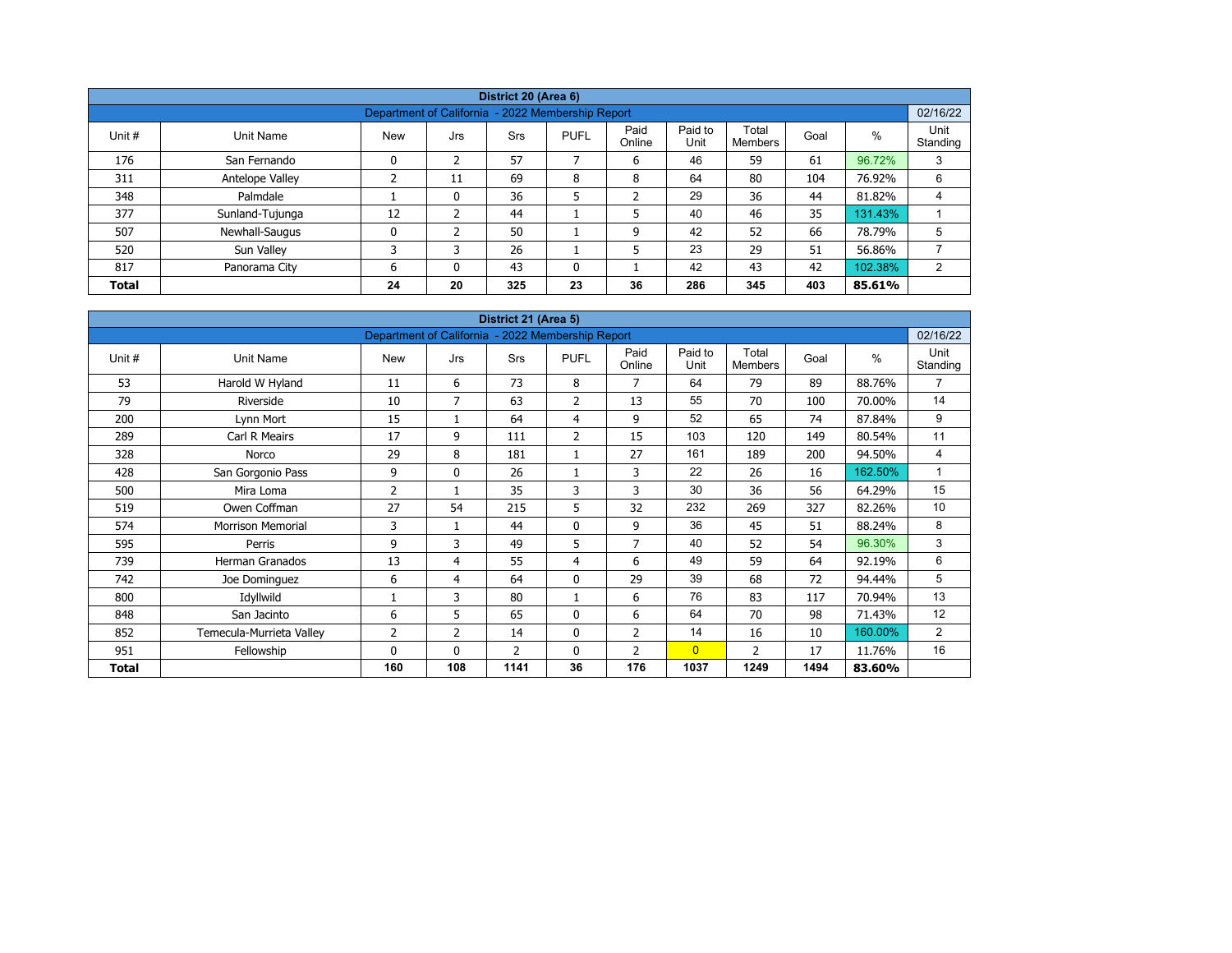| District 22 (Area 5)<br>Department of California - 2022 Membership Report |                          |                |                |             |                |                |                 |                         |      |          |                  |  |  |
|---------------------------------------------------------------------------|--------------------------|----------------|----------------|-------------|----------------|----------------|-----------------|-------------------------|------|----------|------------------|--|--|
|                                                                           |                          |                |                |             |                |                |                 |                         |      |          | 02/16/22         |  |  |
| Unit#                                                                     | <b>Unit Name</b>         | <b>New</b>     | Jrs            | Srs         | <b>PUFL</b>    | Paid<br>Online | Paid to<br>Unit | Total<br><b>Members</b> | Goal | $\%$     | Unit<br>Standing |  |  |
| 146                                                                       | Oceanside                | 0              | 3              | 19          | $\mathbf{1}$   | 2              | 19              | 22                      | 21   | 104.76%  | 1                |  |  |
| 149                                                                       | JB Clark                 | $\overline{7}$ | $\mathbf{1}$   | 79          | 8              | 17             | 55              | 80                      | 97   | 82.47%   | 9                |  |  |
| 201                                                                       | Dewitt C Mitchell        | 0              | $\mathbf{0}$   | 15          | $\mathbf{0}$   | $\mathbf{1}$   | 14              | 15                      | 15   | 100.00%  | $\overline{2}$   |  |  |
| 255                                                                       | Larry E Bennett          | 4              | 29             | 122         | 15             | 10             | 126             | 151                     | 169  | 89.35%   | 6                |  |  |
| 258                                                                       | Alpine                   | 1              | 5              | 34          | 3              | 5              | 31              | 39                      | 52   | 75.00%   | 13               |  |  |
| 282                                                                       | La Mesa                  | 2              | $\overline{2}$ | 76          | 17             | 3              | 58              | 78                      | 111  | 70.27%   | 14               |  |  |
| 303                                                                       | El Cajon                 | 0              | 0              | 9           | $\mathbf 0$    | $\overline{2}$ | $\overline{7}$  | 9                       | 14   | 64.29%   | 15               |  |  |
| 310                                                                       | Dennis T Williams        | 6              | 6              | 99          | 9              | 12             | 84              | 105                     | 123  | 85.37%   | 8                |  |  |
| 364                                                                       | Santee                   | 0              | 0              | 14          | 0              | 14             | $\overline{0}$  | 14                      | 21   | 66.67%   | 15               |  |  |
| 365                                                                       | Alvin Myo Dunn           | 0              | $\overline{2}$ | 59          | 3              | 12             | 46              | 61                      | 79   | 77.22%   | 10               |  |  |
| 416                                                                       | San Dieguito             | 0              | $\Omega$       | 22          | 8              | 14             | $\overline{0}$  | 22                      | 29   | 75.86%   | 12               |  |  |
| 434                                                                       | Chula Vista              | 5              | $\mathbf{1}$   | 106         | 15             | 11             | 81              | 107                     | 197  | 54.31%   | 17               |  |  |
| 460                                                                       | Albert J Hickman         | 0              | 6              | 84          | 8              | $\overline{7}$ | 75              | 90                      | 118  | 76.27%   | 11               |  |  |
| 468                                                                       | Lincoln Deming           | 13             | 10             | 112         | 6              | 21             | 95              | 122                     | 131  | 93.13%   | $\overline{4}$   |  |  |
| 552                                                                       | Pacific Beach            | 5              | 3              | 53          | 3              | $\overline{2}$ | 51              | 56                      | 56   | 100.00%  | $\overline{2}$   |  |  |
| 619                                                                       | Sgt Allan K Walker, USMC | 0              | 0              | $\mathbf 0$ | $\mathbf 0$    | 0              | $\overline{0}$  | 0                       | 17   | $0.00\%$ | 19               |  |  |
| 731                                                                       | Larry E Holmberg         | 0              | $\mathbf{1}$   | 10          | $\overline{2}$ | $\mathbf{1}$   | 8               | 11                      | 21   | 52.38%   | 18               |  |  |
| 820                                                                       | Imperial Beach           | 8              | 3              | 86          | 5              | 7              | 77              | 89                      | 102  | 87.25%   | $\overline{7}$   |  |  |
| 853                                                                       | <b>Borrego Springs</b>   | 12             | 1              | 117         | 8              | 9              | 101             | 118                     | 130  | 90.77%   | 5                |  |  |
| <b>Total</b>                                                              |                          | 63             | 73             | 1116        | 111            | 150            | 928             | 1189                    | 1503 | 79.11%   |                  |  |  |

| District 23 (Area 4)<br>02/16/22 |                                                   |            |     |     |             |                |                 |                  |      |         |                  |  |  |  |  |
|----------------------------------|---------------------------------------------------|------------|-----|-----|-------------|----------------|-----------------|------------------|------|---------|------------------|--|--|--|--|
|                                  | Department of California - 2022 Membership Report |            |     |     |             |                |                 |                  |      |         |                  |  |  |  |  |
| Unit#                            | Unit Name                                         | <b>New</b> | Jrs | Srs | <b>PUFL</b> | Paid<br>Online | Paid to<br>Unit | Total<br>Members | Goal | %       | Unit<br>Standing |  |  |  |  |
| 228                              | Benj J Bowie                                      |            | 19  | 34  |             |                | 50              | 53               | 53   | 100.00% | 3                |  |  |  |  |
| 252                              | Jackie Robinson                                   | 4          | 28  | 178 | ∍           | 14             | 187             | 206              | 265  | 77.74%  | 5                |  |  |  |  |
| 578                              | Chappie James                                     | 0          |     | 78  |             | 4              | 77              | 83               | 81   | 102.47% | っ                |  |  |  |  |
| 639                              | Dorie Miller                                      |            | 23  | 43  | ∍           |                | 64              | 66               | 61   | 108.20% |                  |  |  |  |  |
| 784                              | Sammy Davis Jr                                    |            |     | 12  |             | 0              | 12              | 13               | 15   | 86.67%  | 4                |  |  |  |  |
| <b>Total</b>                     |                                                   | 11         | 76  | 345 | 11          | 20             | 390             | 421              | 475  | 88.63%  |                  |  |  |  |  |

| District 24 (Area 6)                                                                                                                             |                                                                  |    |  |     |   |    |    |     |     |         |   |  |  |  |  |
|--------------------------------------------------------------------------------------------------------------------------------------------------|------------------------------------------------------------------|----|--|-----|---|----|----|-----|-----|---------|---|--|--|--|--|
|                                                                                                                                                  | 02/16/22<br>Department of California - 2022 Membership Report    |    |  |     |   |    |    |     |     |         |   |  |  |  |  |
| Paid<br>Paid to<br>Total<br>Unit #<br><b>PUFL</b><br>%<br>Goal<br>Unit Name<br><b>New</b><br>Srs<br>Jrs<br>Standing<br>Online<br>Unit<br>Members |                                                                  |    |  |     |   |    |    |     |     |         |   |  |  |  |  |
| 43                                                                                                                                               | Hollywood                                                        | 12 |  | 102 |   | 29 | 75 | 105 | 104 | 100.96% | C |  |  |  |  |
| 46                                                                                                                                               | Community                                                        | 8  |  | 51  | a | 4  | 43 | 56  | 41  | 136.59% |   |  |  |  |  |
| 283                                                                                                                                              | 163<br>96.30%<br>189<br>29<br>153<br>182<br>Palisades<br>13<br>ь |    |  |     |   |    |    |     |     |         |   |  |  |  |  |
| 102.69%<br>281<br>37<br>306<br>334<br>23<br>343<br>39<br>26<br><b>Total</b>                                                                      |                                                                  |    |  |     |   |    |    |     |     |         |   |  |  |  |  |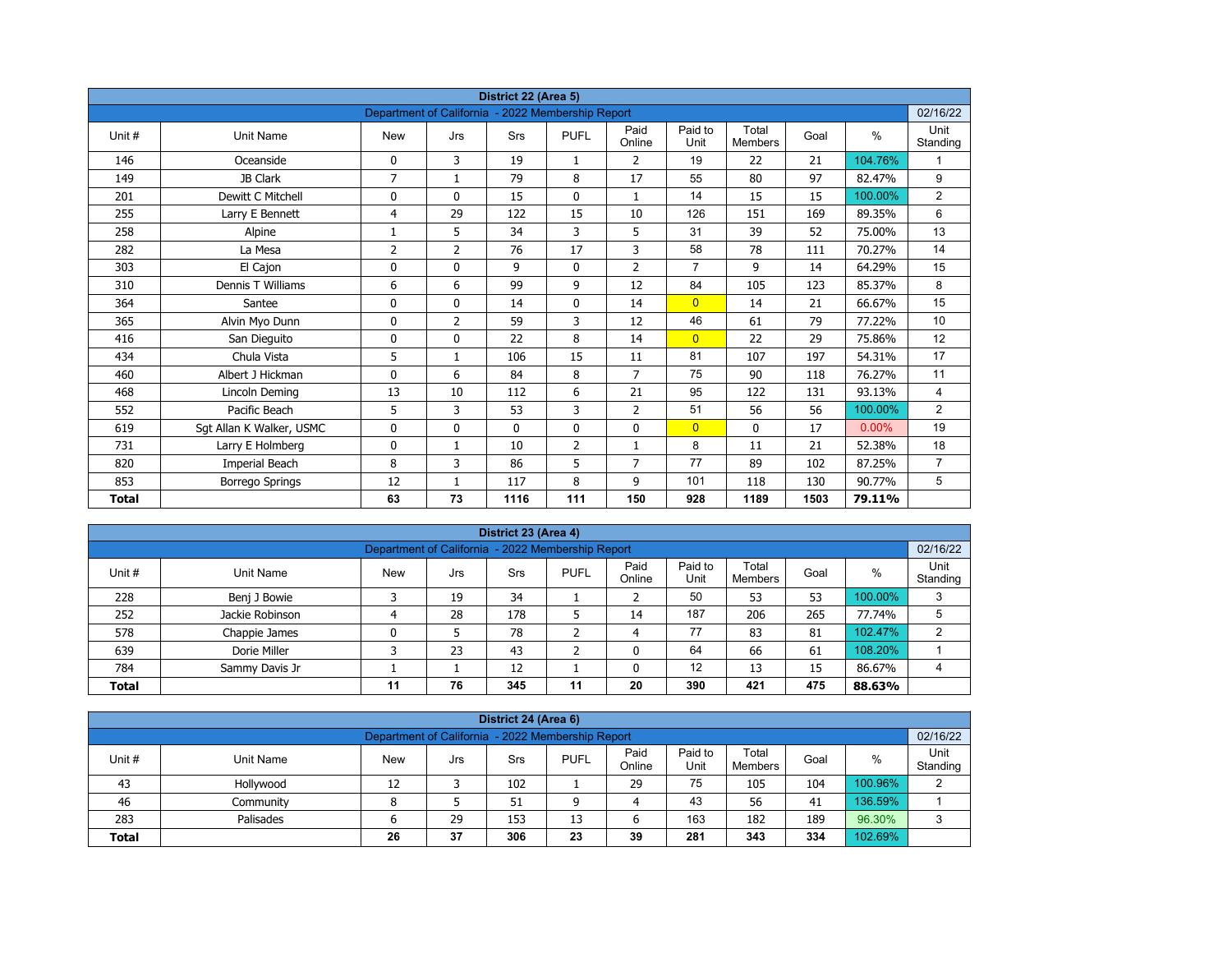| District 25 (Area 5)<br>Department of California - 2022 Membership Report |                                 |                |                |            |                |                |                 |                         |      |         |                  |  |  |
|---------------------------------------------------------------------------|---------------------------------|----------------|----------------|------------|----------------|----------------|-----------------|-------------------------|------|---------|------------------|--|--|
|                                                                           |                                 |                |                |            |                |                |                 |                         |      |         | 02/16/22         |  |  |
| Unit #                                                                    | Unit Name                       | <b>New</b>     | Jrs            | <b>Srs</b> | <b>PUFL</b>    | Paid<br>Online | Paid to<br>Unit | Total<br><b>Members</b> | Goal | $\%$    | Unit<br>Standing |  |  |
| 14                                                                        | San Bernardino                  | $\mathbf{1}$   | 4              | 39         | $\overline{2}$ | $\overline{2}$ | 39              | 43                      | 42   | 102.38% | $\overline{2}$   |  |  |
| 106                                                                       | Redlands                        | 13             | 6              | 151        | 5              | 21             | 131             | 157                     | 176  | 89.20%  | $\overline{7}$   |  |  |
| 112                                                                       | Ontario                         | 8              | $\Omega$       | 62         | $\mathbf 0$    | $\overline{4}$ | 58              | 62                      | 69   | 89.86%  | 6                |  |  |
| 155                                                                       | Colton                          | $\overline{2}$ | 13             | 45         | $\overline{2}$ | 5              | 51              | 58                      | 73   | 79.45%  | 12               |  |  |
| 229                                                                       | Leo Collins                     | 3              | 3              | 31         | $\mathbf{1}$   | $\overline{4}$ | 29              | 34                      | 56   | 60.71%  | 18               |  |  |
| 256                                                                       | <b>Apple Valley</b>             | 2              | $\mathbf{1}$   | 29         | $\mathbf{0}$   | $\mathbf{0}$   | 30              | 30                      | 31   | 96.77%  | 3                |  |  |
| 262                                                                       | Fontana                         | 9              | 12             | 76         | $\mathbf{1}$   | 10             | 77              | 88                      | 84   | 104.76% | $\mathbf{1}$     |  |  |
| 299                                                                       | Chino                           | 12             | $\overline{2}$ | 123        | $\overline{7}$ | 8              | 110             | 125                     | 160  | 78.13%  | 13               |  |  |
| 324                                                                       | <b>Richard Arnold Griffith</b>  | 5              | 9              | 42         | 5              | 5              | 41              | 51                      | 53   | 96.23%  | 4                |  |  |
| 421                                                                       | Highland                        | 23             | 20             | 190        | 4              | 19             | 187             | 210                     | 264  | 79.55%  | 11               |  |  |
| 422                                                                       | Robert Allen Romo               | 12             | 11             | 89         | $\mathbf{0}$   | 13             | 87              | 100                     | 124  | 80.65%  | 10               |  |  |
| 426                                                                       | Yucaipa Valley                  | $\overline{2}$ | 0              | 22         | $\mathbf{1}$   | $\mathbf{1}$   | 20              | 22                      | 36   | 61.11%  | 17               |  |  |
| 466                                                                       | Paul F Diekmann                 | $\overline{7}$ | $\mathbf{1}$   | 113        | $\mathbf{1}$   | $\overline{7}$ | 106             | 114                     | 150  | 76.00%  | 14               |  |  |
| 497                                                                       | Bloomington                     | 3              | 0              | 25         | $\mathbf{1}$   | $\mathbf 0$    | 24              | 25                      | 30   | 83.33%  | 8                |  |  |
| 584                                                                       | Big Bear Lake/ Sgt Mjr Al Woody | 6              | $\mathbf{0}$   | 72         | 5              | 9              | 58              | 72                      | 97   | 74.23%  | 15               |  |  |
| 650                                                                       | Philip Marmolejo                | 10             | 10             | 76         | $\mathbf{1}$   | $\mathbf 0$    | 85              | 86                      | 94   | 91.49%  | 5                |  |  |
| 710                                                                       | <b>Guy Wynton Morris</b>        | 8              | $\overline{7}$ | 28         | $\mathbf{0}$   | 5              | 30              | 35                      | 88   | 39.77%  | 19               |  |  |
| 751                                                                       | Newberry                        | 3              | $\overline{2}$ | 46         | 3              | $\overline{2}$ | 43              | 48                      | 77   | 62.34%  | 16               |  |  |
| 777                                                                       | Richard O Reed                  | 6              | 19             | 104        | 9              | 3              | 111             | 123                     | 148  | 83.11%  | 9                |  |  |
| 835                                                                       | Rancho Cucamonga                | $\overline{2}$ | $\mathbf{0}$   | 24         | 0              | 3              | 21              | 24                      | 14   | 171.43% | $\mathbf{1}$     |  |  |
| <b>Total</b>                                                              |                                 | 137            | 120            | 1387       | 48             | 121            | 1338            | 1507                    | 1866 | 80.76%  |                  |  |  |

| District 26 (Area 2) |                                                               |            |     |     |              |                |                 |                         |      |         |                  |  |  |  |  |
|----------------------|---------------------------------------------------------------|------------|-----|-----|--------------|----------------|-----------------|-------------------------|------|---------|------------------|--|--|--|--|
|                      | 02/16/22<br>Department of California - 2022 Membership Report |            |     |     |              |                |                 |                         |      |         |                  |  |  |  |  |
| Unit #               | Unit Name                                                     | <b>New</b> | Jrs | Srs | <b>PUFL</b>  | Paid<br>Online | Paid to<br>Unit | Total<br><b>Members</b> | Goal | %       | Unit<br>Standing |  |  |  |  |
| 82                   | San Mateo                                                     |            |     | 61  | h<br>∠       | כ              | 55              | 62                      | 87   | 71.26%  | 5                |  |  |  |  |
| 105                  | Redwood City                                                  |            | 4   | 28  | $\mathbf{0}$ | 0              | 32              | 32                      | 25   | 128.00% |                  |  |  |  |  |
| 238                  | Pacifica                                                      | 0          | 0   | 5   | h            |                | 2               |                         | 33   | 15.15%  | 6                |  |  |  |  |
| 472                  | George Tadlock- E Unit                                        | 0          |     | 34  |              | 21             | 13              | 39                      | 37   | 105.41% | $\overline{2}$   |  |  |  |  |
| 474                  | Coastside                                                     |            | 0   | 85  | h<br>∠       | 12             | 71              | 85                      | 94   | 90.43%  | 3                |  |  |  |  |
| 585                  | Lloyd J Tobey                                                 |            | 0   | 63  |              | 4              | 58              | 63                      | 80   | 78.75%  | 4                |  |  |  |  |
| <b>Total</b>         |                                                               | 26         | 10  | 276 | $12 \,$      | 43             | 231             | 286                     | 356  | 80.34%  |                  |  |  |  |  |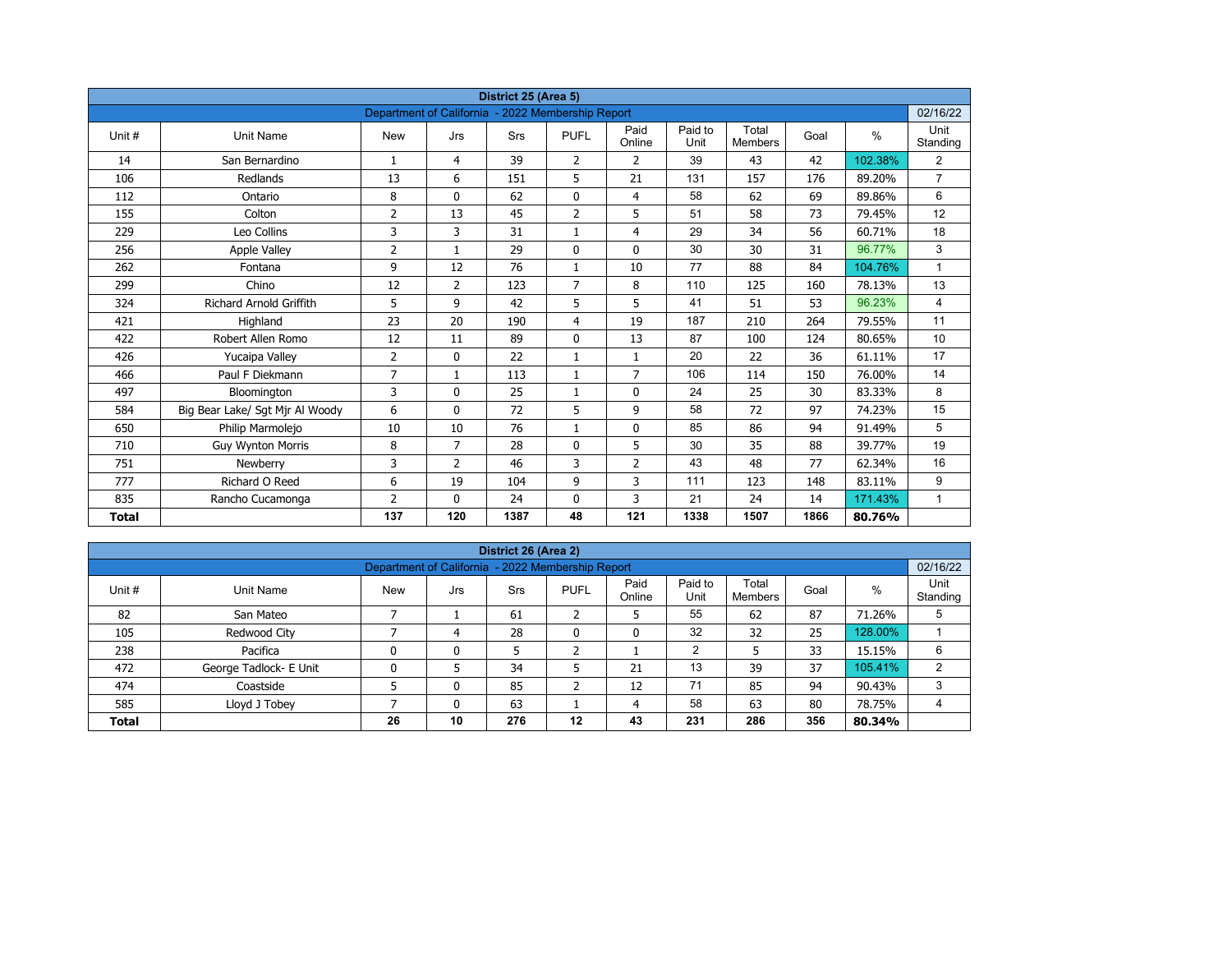| District 27 (Area 3)                                                                                                                                    |                   |  |   |    |  |  |    |    |    |         |   |  |  |  |
|---------------------------------------------------------------------------------------------------------------------------------------------------------|-------------------|--|---|----|--|--|----|----|----|---------|---|--|--|--|
| Department of California - 2022 Membership Report                                                                                                       |                   |  |   |    |  |  |    |    |    |         |   |  |  |  |
| Paid<br>Paid to<br>Total<br>%<br>Unit #<br><b>New</b><br><b>PUFL</b><br>Unit Name<br>Srs<br>Goal<br>Jrs<br>Unit<br>Online<br>Standing<br><b>Members</b> |                   |  |   |    |  |  |    |    |    |         |   |  |  |  |
| 118                                                                                                                                                     | Inyo              |  | 4 | 68 |  |  | 68 | 72 | 74 | 97.30%  | C |  |  |  |
| 457                                                                                                                                                     | Glacier           |  | 0 | 27 |  |  | 22 | 27 | 31 | 87.10%  | 3 |  |  |  |
| 476                                                                                                                                                     | Harry V Bailey Sr |  | 6 | 77 |  |  | 74 | 83 | 81 | 102.47% |   |  |  |  |
| 100<br>684<br>158<br>John M Armitage<br>108<br>12<br>73.42%<br>116<br>8<br>4                                                                            |                   |  |   |    |  |  |    |    |    |         |   |  |  |  |
| 18<br>263<br>298<br>344<br>26<br><b>Total</b><br>16<br>280<br>86.63%<br>9                                                                               |                   |  |   |    |  |  |    |    |    |         |   |  |  |  |

| District 28 (Area 2) |                          |                                                   |               |     |              |                |                 |                         |      |         |                  |  |  |  |
|----------------------|--------------------------|---------------------------------------------------|---------------|-----|--------------|----------------|-----------------|-------------------------|------|---------|------------------|--|--|--|
|                      |                          | Department of California - 2022 Membership Report |               |     |              |                |                 |                         |      |         | 02/16/22         |  |  |  |
| Unit #               | Unit Name                | <b>New</b>                                        | Jrs           | Srs | <b>PUFL</b>  | Paid<br>Online | Paid to<br>Unit | Total<br><b>Members</b> | Goal | $\%$    | Unit<br>Standing |  |  |  |
| 31                   | Salinas                  | $\mathbf 0$                                       | $\mathbf{0}$  | 88  | 8            | 16             | 64              | 88                      | 158  | 55.70%  | 9                |  |  |  |
| 41                   | Monterey Peninsula       | 5                                                 | $\mathcal{P}$ | 29  | $\mathbf{0}$ |                | 30              | 31                      | 30   | 103.33% |                  |  |  |  |
| 69                   | San Benito               | $\mathbf{0}$                                      | 6             | 14  | $\mathbf{0}$ | 13             | $\overline{ }$  | 20                      | 32   | 62.50%  | 8                |  |  |  |
| 81                   | Gonzales                 | 3                                                 | 3             | 33  |              | 5              | 30              | 36                      | 48   | 75.00%  | 6                |  |  |  |
| 121                  | <b>Edward H Lorenson</b> | 0                                                 | $\mathbf{0}$  |     | 0            |                | $\overline{0}$  |                         | 25   | 4.00%   | 10               |  |  |  |
| 512                  | Carmel                   | 6                                                 | 2             | 37  | $\mathbf{0}$ | 10             | 29              | 39                      | 46   | 84.78%  | 5                |  |  |  |
| 589                  | Cecil M Anderson         | 0                                                 | 2             | 31  |              | 7              | 25              | 33                      | 38   | 86.84%  | 4                |  |  |  |
| 591                  | Seaside                  | $\Omega$                                          | 5.            | 66  | 3            | 4              | 64              | 71                      | 103  | 68.93%  | $\overline{7}$   |  |  |  |
| 593                  | Prunedale                | 10                                                | 10            | 121 | 8            | 16             | 107             | 131                     | 139  | 94.24%  | 2                |  |  |  |
| 694                  | <b>Monterey Cypress</b>  | 3                                                 | 14            | 142 | 4            | 18             | 134             | 156                     | 166  | 93.98%  | 3                |  |  |  |
| <b>Total</b>         |                          | 27                                                | 44            | 562 | 25           | 91             | 490             | 606                     | 785  | 77.20%  |                  |  |  |  |